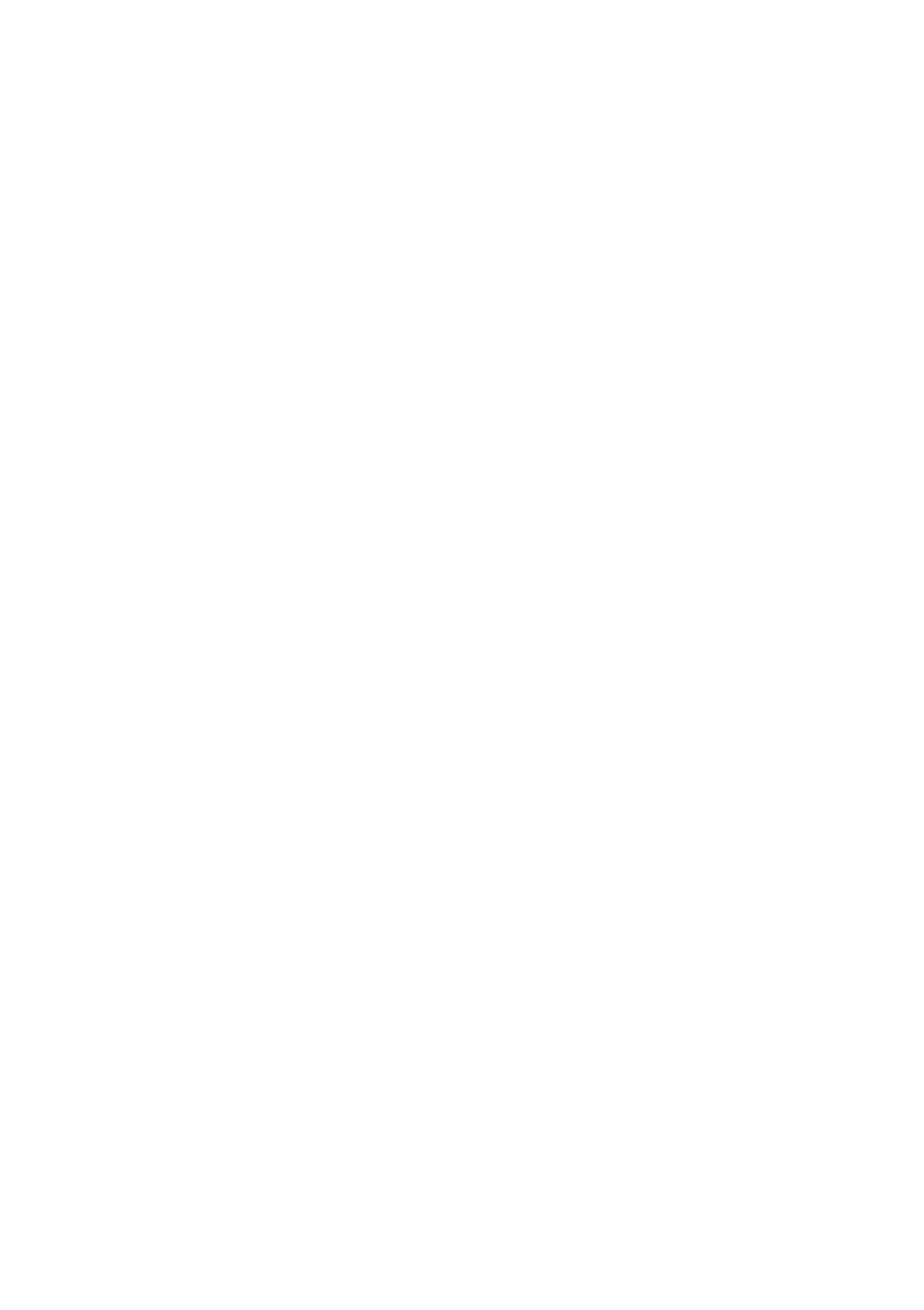

# **People need impulses – and to learn, one needs to feel good.**

But what happens when a person is handicapped in their sensory and motor abilities due to deficiencies in cognitive processing or due to spasticity?

What if e.g. a child has to manage long periods of sitting down at school?

This results in:

- **•** Decrease in proper posture
- **•** Increased spasticity in the hands
- Premature lapses in concentration
- **•** Symptoms of fatigue
- **•** Fidgety or agitated behavior

These are poor conditions for academic learning or for activities in therapeutic situations and perceptive participation in the environment.

### **Learning, perceptions, and movement are basis for activities!**

What does a person need in order to be awake and concentrated?

- **•** A stable sitting position
- **•** Regulating compensatory movements / balance
- **•** Good perception of the own body
- **•** Active support function
- **•** Motivity in the upper extremities
- **•** Head control
- **•** Suitable body tension

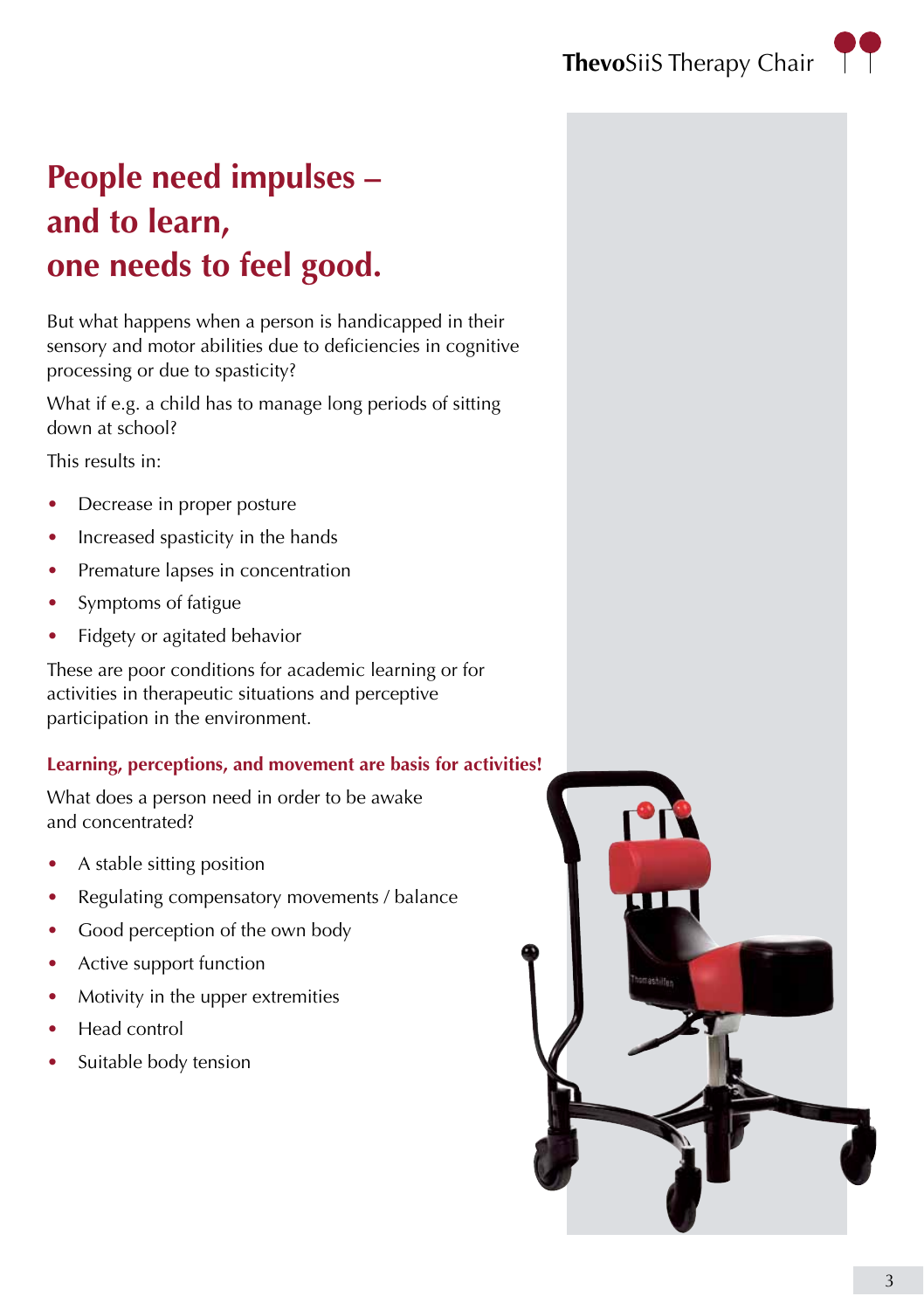# **Thevo**SiiS Therapy Chair

# Seat with integrated impulse Sensors

*The ThevoSiiS therapy chair provides a second chance for those with spasticity as well as persons with cognitive processing deficiencies.*

- *Stable base*
- *Body perception*
- *Finding of the body center*
- *Sensory input*
- *Initiation of a physiological posture*

*Areas of application / clinical pictures*

*- Cerebral apraxia (diplegia, tetraspasticity, single-side problems).*

*- Cognitive processing deficiencies / ADD.*

*- Tonus dysregulation deficiencies (so-called "floppy" and "hypertonous" children and adults).*

*- Diverse disabilities affecting the motor activity*

# **"Less chair – with a lot of impulse effect"** Active people achieve more!

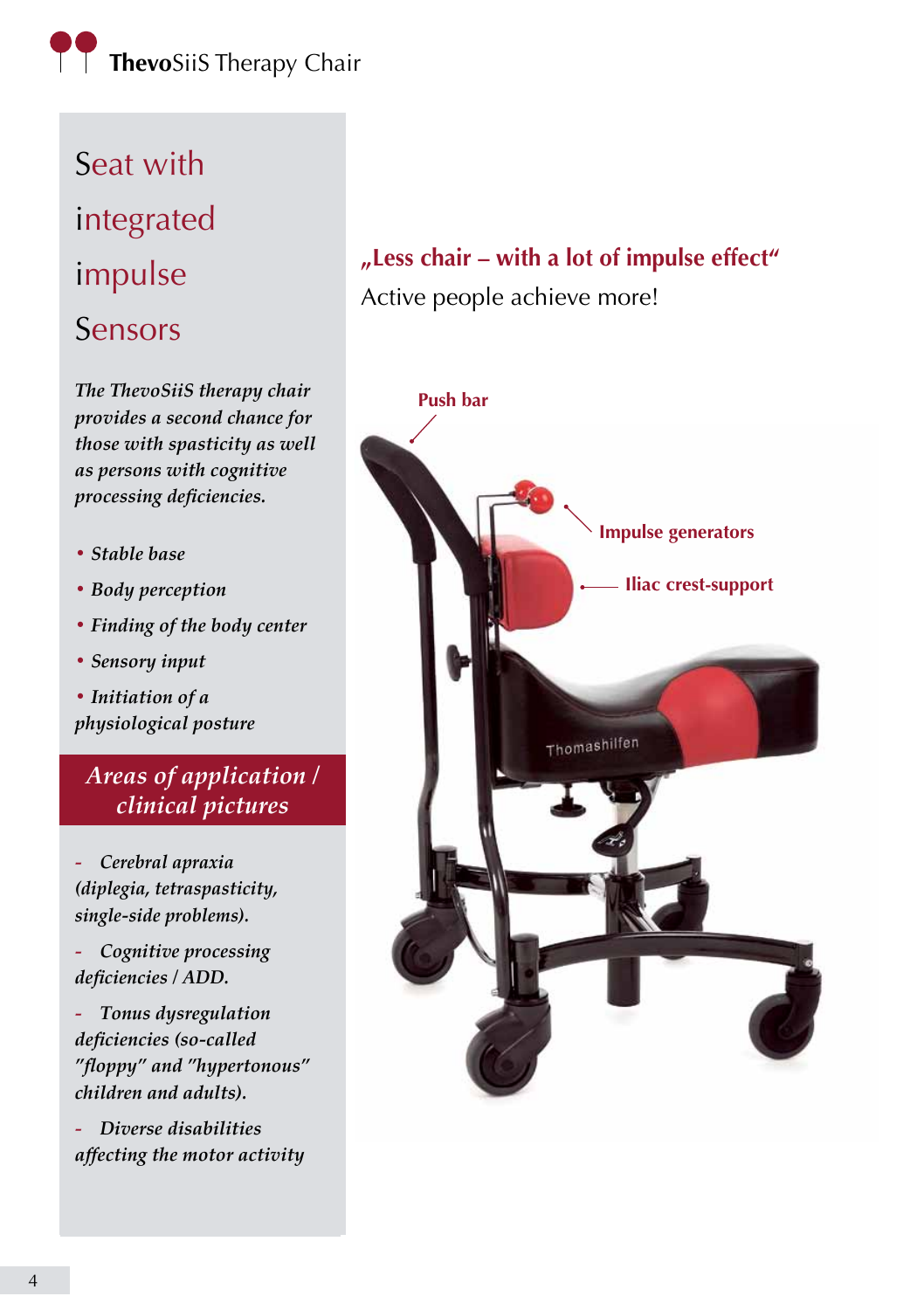## Properties of the **Thevo**SiiS therapy chair



# **Properties of the ThevoSiiS Therapy Chair**

### ThevoSiiS **Therapy Chair - seat**

- The firm seat block provides the person with a maximum of sensory
- The longish shape of the seat helps the forward facilitation of the arms. (Stabilisation, symmetrisation, tones regulation). In addition, by bracing the arms on the set block an interim impact change for the spine can be achieved.
- The seat block sets the physiological body posture.
- The sloped seat surface at the rear end of the seat block area slightly tilts the pelvis, so the spine can be straightened.
- Ergonomic seat block design

### ThevoSiiS **Therapy Chair - back**

- The small, firm iliac crest support with low body contact is for stabilization.
- The iliac crest support and the impulse generators can be individually adjusted to the person in height and depth.
- The punctiform impulse generators communicate orientation regarding the position of the back and at the same time have a stimulating effect on the body straightening and orientation process.

### ThevoSiiS **Therapy Chair - base frame**

- The seat height adjustment is infinitely variable, allowing the legs to be positioned correctly.
- The chair is adjustable to ensure individual adaptation
- The user can independently operate the lever brake and height adjustment, which provides them with a certain degree of autonomy.
- The base frame guarantees good rolling functionality and a lot of leg room which, if applicable, offers sufficient freedom of movement during the initiation of a contra lateral gait pattern (alternately setting down the feet) from a seated position.
- The therapy chair is tilt resistant.
- The push bar provides good conditions for the chair to be pushed by an assistant, even over longer distances.

### *Expert view:*

*The basic conditions for the provision with a ThevoSiiS Therapy Chair are:*

*The person has to show a minimum amount of leg support function.* 

*The person has to show a minimum amount of torso control, which can be activated through stimulation (e.g. compensation movement, prop up of the arms to the front) and is changeable in normotone direction.* 

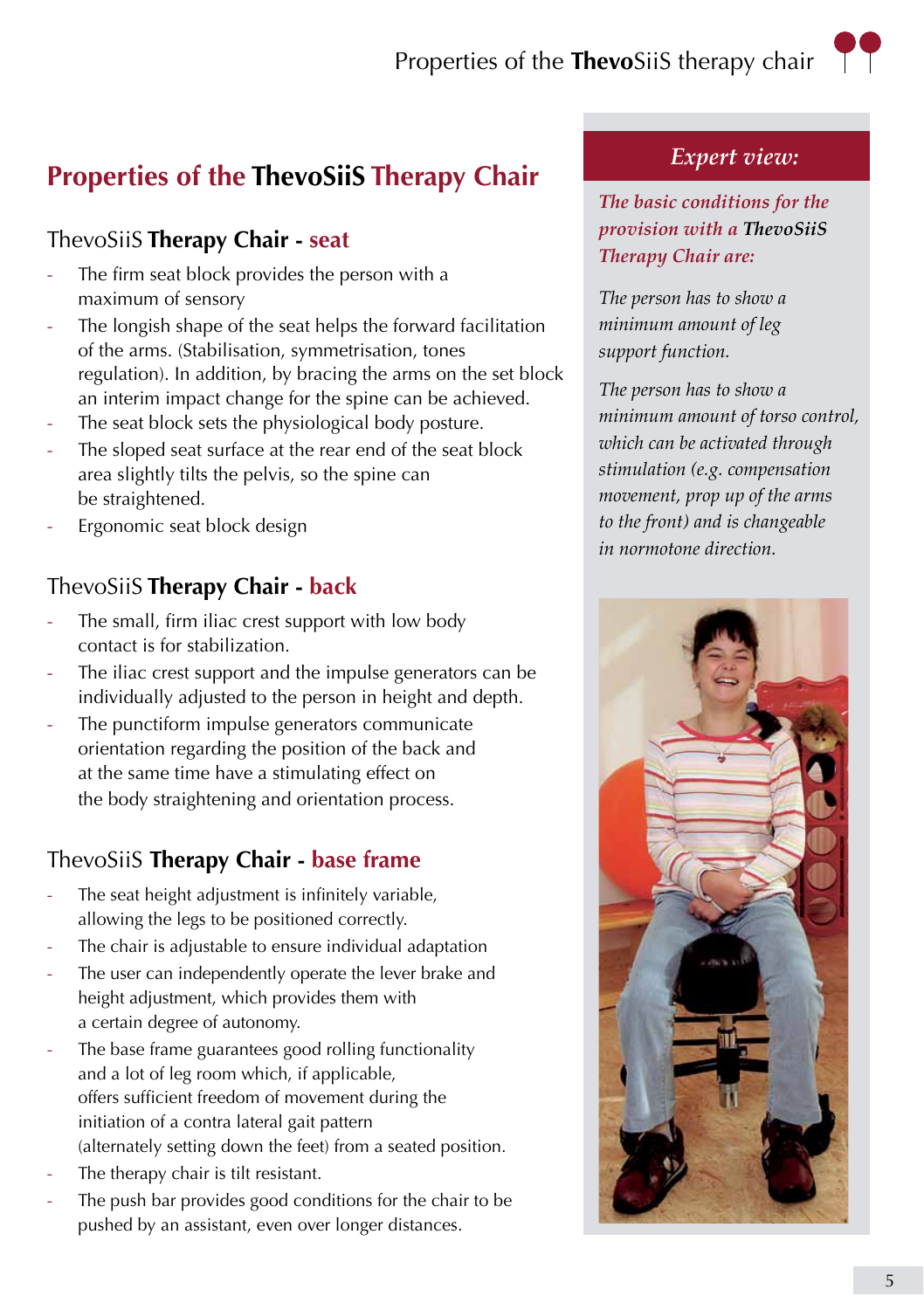# **Case Study Mustafa**



### *Therapist of Mustafa*

• *Sitting on ThevoSiiS, his hand activities have improved. Now, he even starts cutting with scissors.*



# **Mustafa**

**Age: 6 years Diagnosis: Tetraparesis, accentuated in the legs**

### **Before being supplied with Thevo**SiiS **M:**

- Little floor contact of the feet
- Position not suitable for the development of the femoral head
- Severely backwards tilted pelvis with round back
- Difficulties in keeping head and trunk upright for longer periods
- Raised shoulders
- Restricted view due to poor straightening of head
- Well-directed activation of fine motor skills hampered due to poor body straightening

### **After being supplied:**

- Firm floor contact of the feet
- Improved position of hips due to sitting in abduction (wide)
- Straightening of pelvis and spinal column
- Relaxation of shoulder muscles
- Head can move freely, resulting in improved fine motor skills
- Mustafa can leave the table with the chair without assistance. He then moves alternating his feet over shorter distances and independently reaches, e.g. his posterior walker.

### **Possibilities to include Thevo**SiiS **in the therapeutic work with Mustafa:**

- Crossing the center line with hands and arms to achieve trunk rotation around the vertical axis of the body
- Extending free sitting on ThevoSiiS by sequences, in which he shall pick up items from the floor or a low box
- Sitting up to stand in front of a table without assistance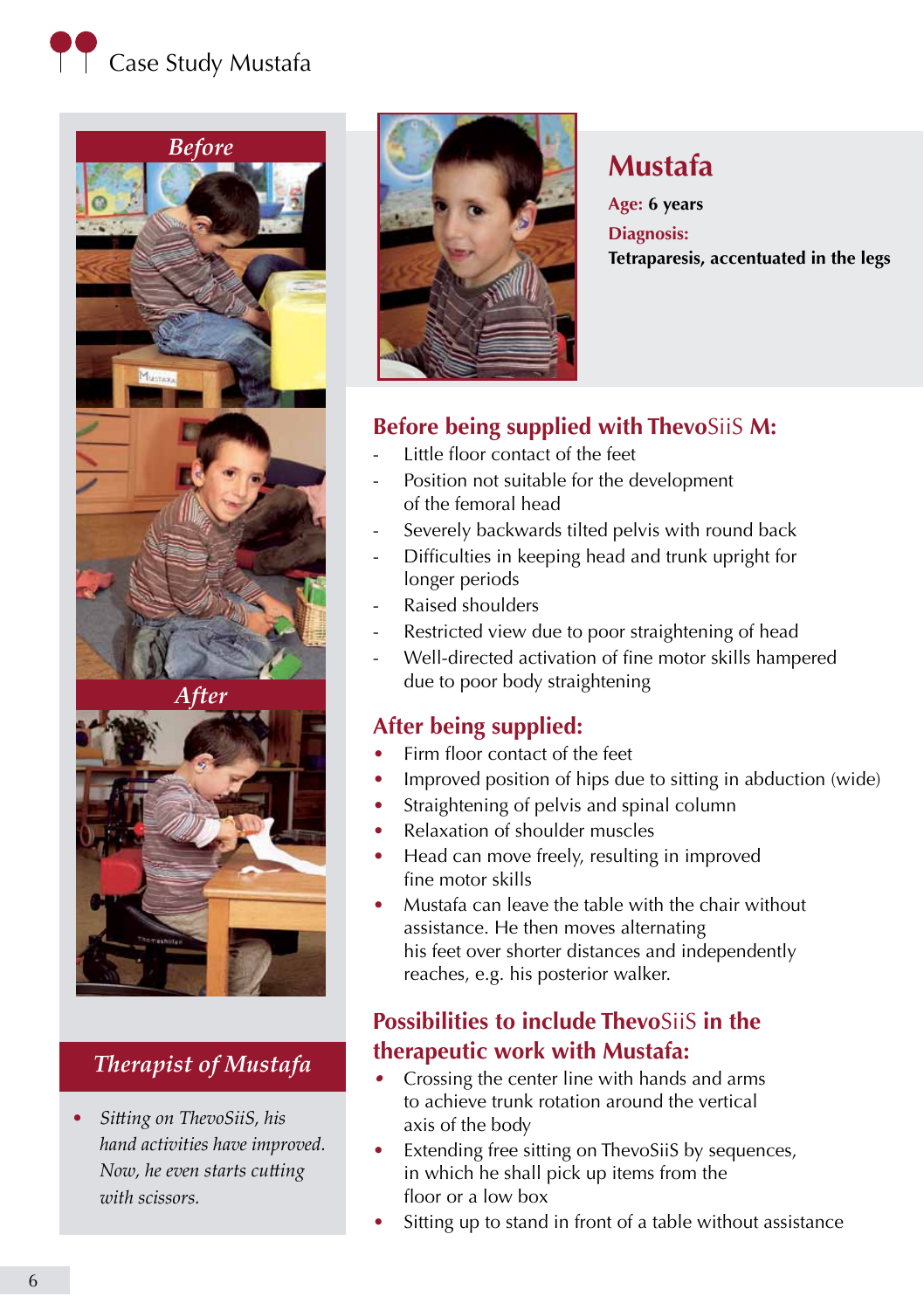## **Farhan**

**Age: 3 years Diagnosis: Global hypotension of unknown genesis**



### **Before being supplied with Thevo**SiiS **M:**

- His feet do not remain in firm floor contact
- Farhan cannot build muscle tension in his trunk
- The head often is super extended. This inhibits the eye-hand-coordination
- He quickly gets tired
- He feels insecure sitting on the stool and is afraid of falling

### **Farhan and Mustafa playing**

- His feet stand planar with force, he feels secure, because he now has a good basis to sit
- Farhan's pelvis position facilitates him sitting upright at least temporarily
- His head control improved. There is more stretching in his neck, allowing him for eye-hand-coordination



### *Expert opinion*

*Children with special needs often use movement patterns deviating from the optimal physiologic human patterns. These are inefficient in the biomechanical sense. A proper sitting posture requires the least power and thus leaves capacity for other activities, e.g. concentration or fine motor skills during playing.*



### *His physiotherapist*

• *When Farhan perceives his body better, his body control improves, as well. The ThevoSiiS therapy chair helps him here.*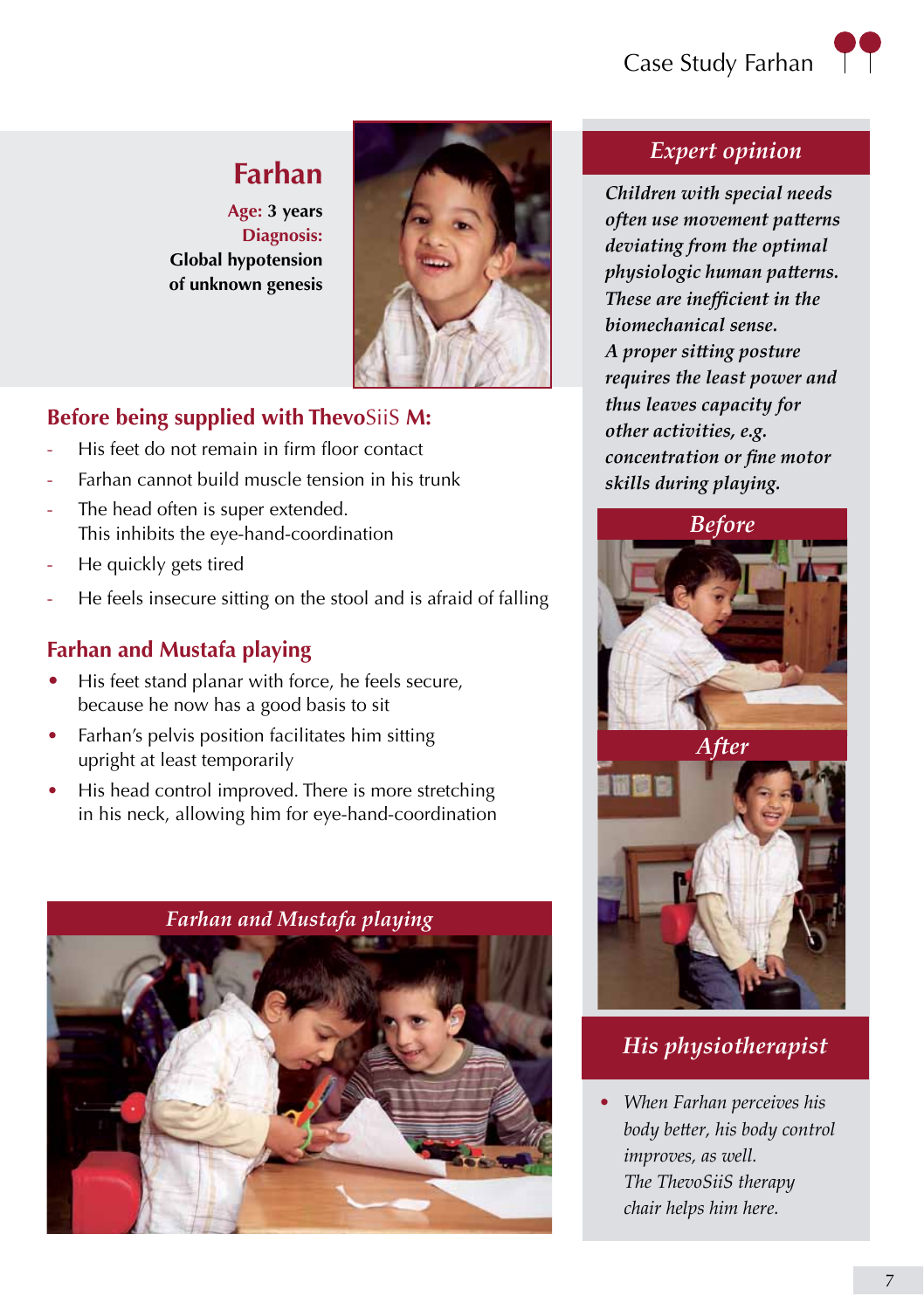

### *Expert opinion*

*A person who can trust their body dares to move.*



*After*



### *René's teacher*

- *• He participates more attentively in class.*
- *• His pace of work has increased noticeably compared to before.*
- *René has improved spinal straightening; the pectoral girdle and arms remain looser and therefore fine motor movements are easier for him.r.*



**René Age:** 10 years **Diagnosis:** Cerebral palsy

in the form of a spastic diplegia

### **BEFORE being supplied with Thevo**SiiS **Size 1**

- Poor body tension during rest periods in the wheelchair.
- Tendency towards overstretched rearward head position.
- Adduction and tendency to turn the feet inward.
- Mouth closing problems.
- Tendency to fall / bend to the right in the trunk area.

### **AFTER being supplied:**

- Active trunk straightening
- Adequate reactions with compensating movements on the seat block – resulting in balancing of the trunk / correct akial straightening
- Physiological leg position  $(45^{\circ})$ .
- Noticeably better posture in the thoracic spine and cervical spine areas - this allows for improved closing of the mouth and easier swallowing.
- Increased and improved motor planning ability and movement competency through the independently induced transfers.
- Slightly more flowing movements
- Is beginning to introduce a contra lateral gait pattern (alternately setting down feet).
- Noticeable improvement in the support functions of the arms, which are actively employed during transfers.
- Noticeable improvement of hand-hand and eye-hand coordination through the centered seating position.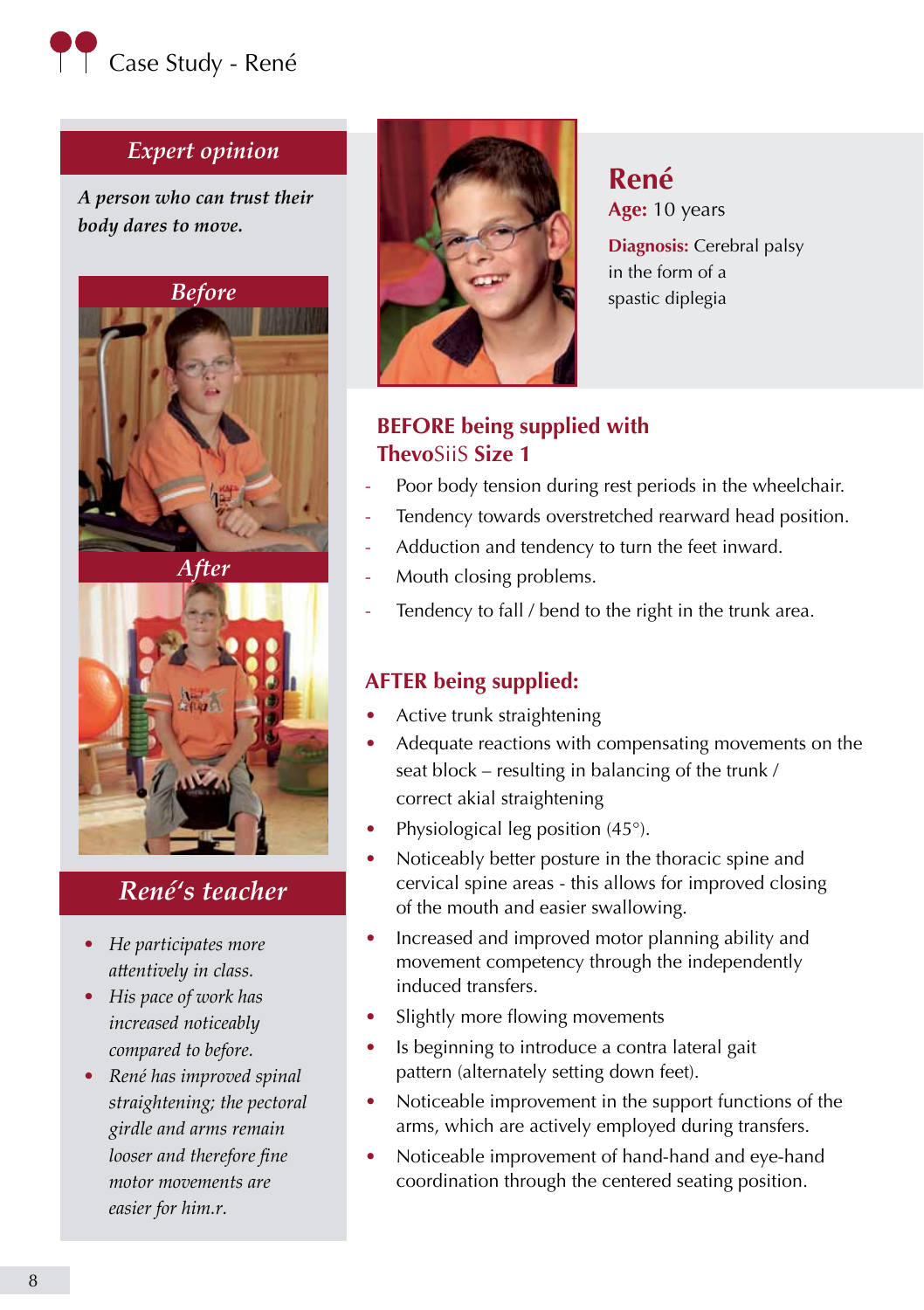# Case Study - Melanie



# **Melanie**

**Age:** 15 years **Diagnosis:** Spastic tetraparesis with considerable flexion tonus of the arms, athetosis, dysarthritic articulation problems.



### **BEFORE being supplied with Thevo**SiiS **chair Size 1:**

- Decreased proper trunk patture
- Increased tones in the shoulder and arm region.
- Mouth closing problems.
- Unintentional hand slowdown with every attempt at fine motor movements.

### **AFTER being supplied:**

- Active sitting position with centered posture.
- Straight positioning of pelvis, hips, knees, and feet as basis for active body straightening.
- Placement of hands toward the center of the body (inhibition of the spastic movement pattern) and balancing.
- A noticeable tones reduction in the upper extremities, resulting in improved grasping functions.
- Confident handling of gravity and balance.
- Noticeably better posture in the thoracic spine and cervical spine areas - this allows for improved closing of the mouth and easier swallowing.
- Development of a physiological contra lateral gait pattern (alternately setting down the feet) in the seat; concurrent placement of the hands toward the center of the body on the extended seat surface (inhibition of the spastic movement pattern in the arms)

### *Expert opinion*

*The ability to perform active holding tasks awakens pride and strengthens self-esteem!*



*After*



### *Melanie's teacher*

- • *Tension in Melanie's arms is reduced, making it easier for her to operate the PC keyboard.*
- *Small "scares" at imminent a loss of balance increate her concentration (an awake mind in an awake body).*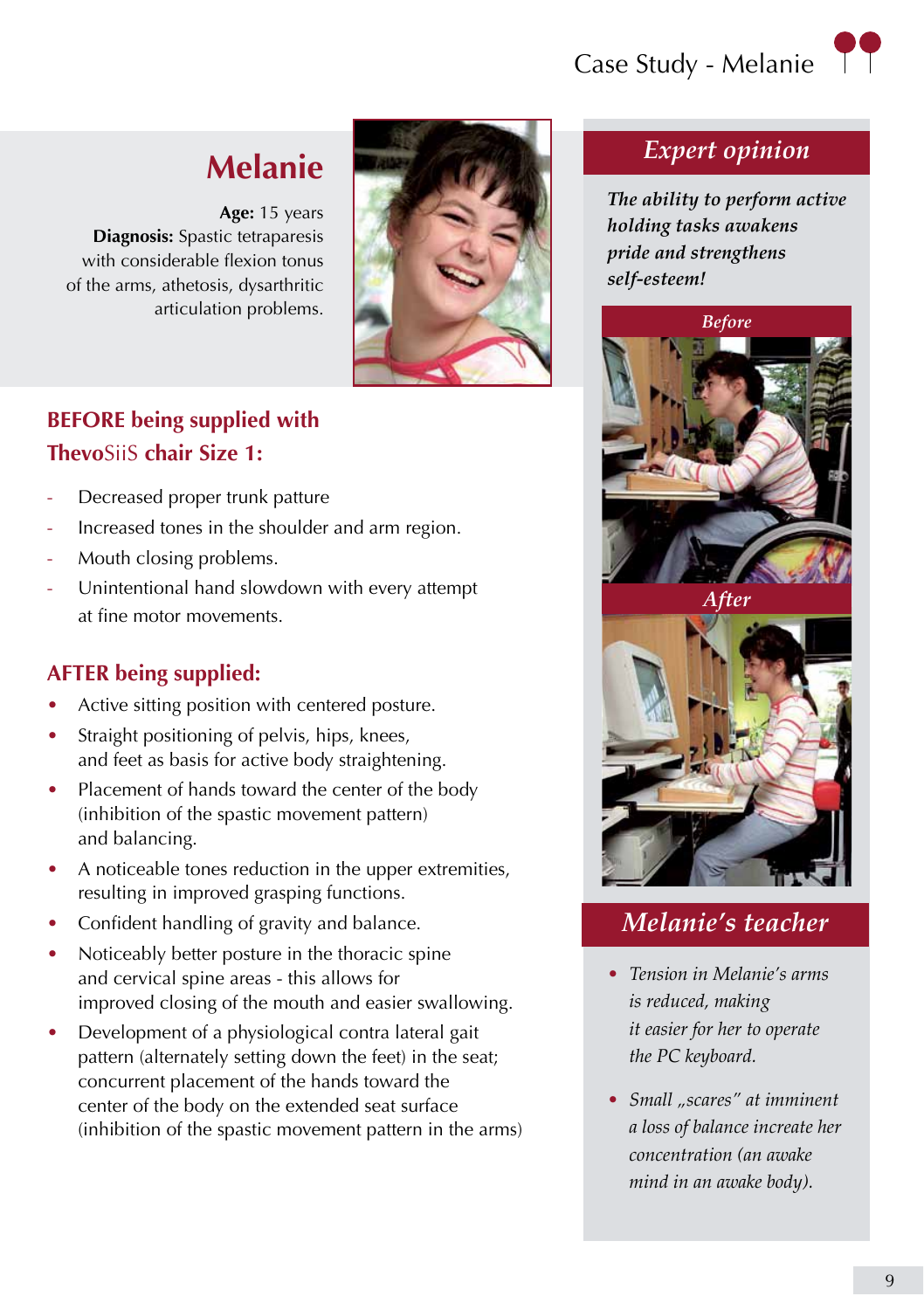

### *Expert opinion*

*A person who can feel their body center well becomes flexible.*



*After*



### *Tjark's teacher*

- • *His concentration is improved by balancing on the seat, and it is easier for him to participate in class. There fore, Tjark no longer gets physically tired as quickly as before.*
- *Tjark's handwriting has noticeably improved through the straight body posture.*
- *• Since using the ThevoSiiS therapy chair, Tjark's pace of work has improved considerably.*



### **BEFORE being supplied with Thevo**SiiS **size 1 chair**

- He has a hunched back
- He has poor body tension, falls to the side.
- He often is mentally absent and has problems focusing his attention.
- Reduced bilateral function.
- Mouth closing problems.

### **AFTER being supplied:**

• He reacts to the seat surface with regulating compensating movements (vestibular and deep sensory stimulation).

**Tjark**

**Age:** 15 years

**Diagnosis:** Tetraspastic –

dyslalia, foot in valgus

accentuated on the right, hypotonus of the trunk, oral hypotonus with

position, pronounced cognitive processing deficiencies

The physiological positioning of hips, knees, and feet triggers a deep sensory input, which induces the active straightening of the body.

• Tjark is required to balance activity on the seat in order to maintain his balance. This motirates assume individual responsibility for his body position himself.

• Balancing - the body is kept more centered - the hands are placed toward the center of the body when sitting freely.

• He establishes additional body tension during the independent initiation of the contra lateral gait pattern (alternately setting down the feet).

• Improved mouth closing and swallowing.

• Due to the upright sitting position, a noticeable improvement in perceiving both hands is given; this improves the initial conditions for grasping functions, hand-hand and eye-hand coordination.

• Tjark unintentionally experiences repeated deep sensory stimuli through the impulse generators, which makes it easier for him to sense his body in space and to center his body.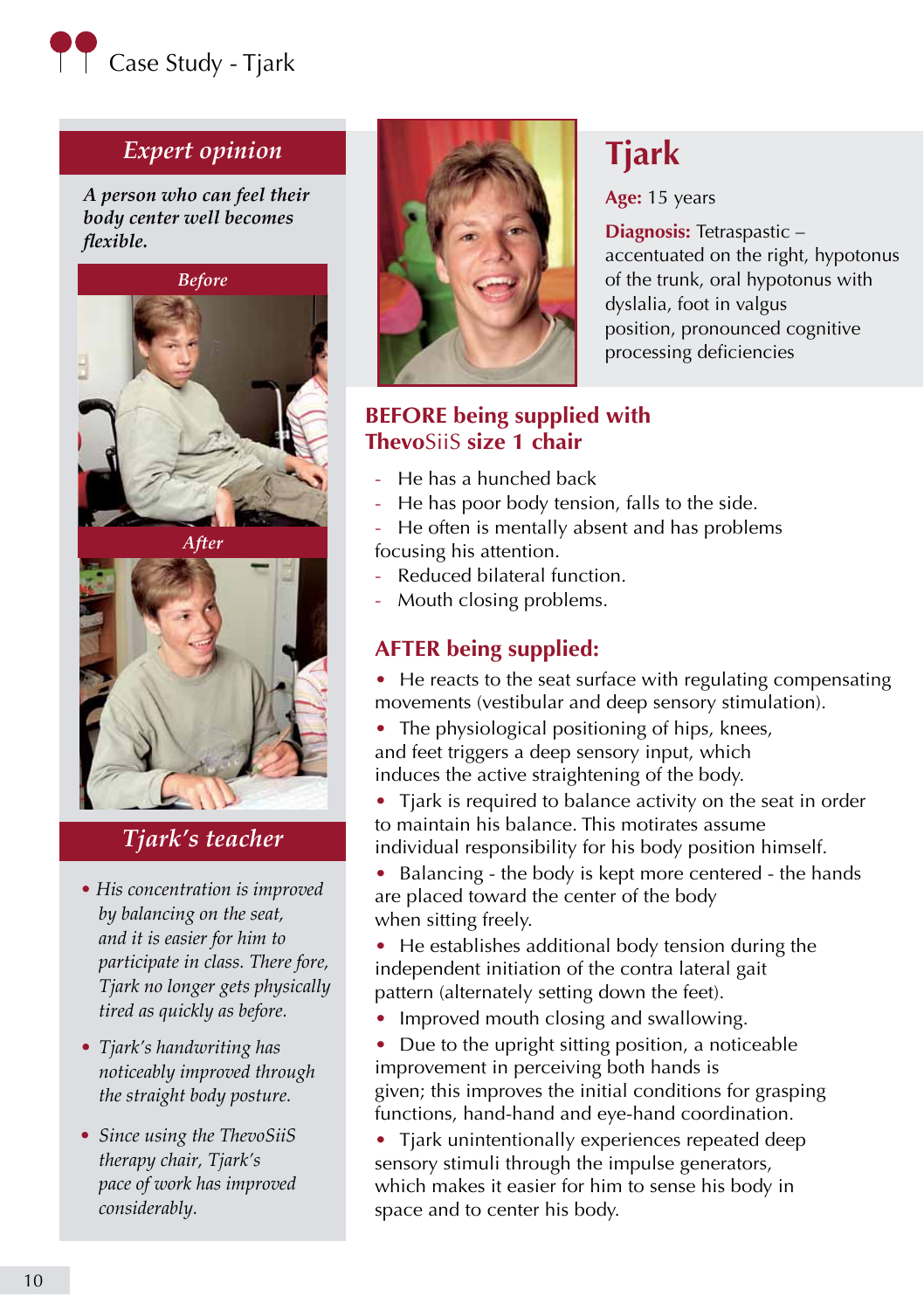# Application studies T



### **Application studies with children suffering from cerebral apraxia**

- **• They find the center of their body balancing**
- **Inhibition of spastic movement patterns**
- Arms and hands are lead towards the **center of the body**
- **Relaxation of the shoulder and neck region: The shoulders are no longer drawn in the direction of the head as much**
- **• Start of a physiological seating posture**
- **Positive effect on body and head control**
- **• To some extent, improvement in mouth closing and swallowing results**
- **• Fine motor skills of the hands are noticeably improved**
- **Improvement of hand-hand and eye-hand coordination**
- **Positive effect on visual control**
- **Development of movement sequences for independent transfer**

### **Application studies with children suffering from cognitive processing deficiencies**

- **The children experience their surroundings and environment with noticeably greater involvement.**
- **• The floor contact of the feet, the firm seat surface, and the back support provide clear sensory information and tactile orientation.**
	- "Where am I in space?" (body awareness, body scheme)
	- Better possibilities to target attention it is easier for the children to orient themselves toward the center of the body.
	- Input is provided through floor contact, which induces a stable and centered orientation.
	- Firm seat surface has a positive influence on tonus regulation.
	- Compensating movements have an "organizing" / regulating influence on cognitive processing (proprioceptive and vestibular stimulation) and also result in tones regulation.

### *Expert opinion*

*A person who can trust their body dares to move.*

### *Transfer example*









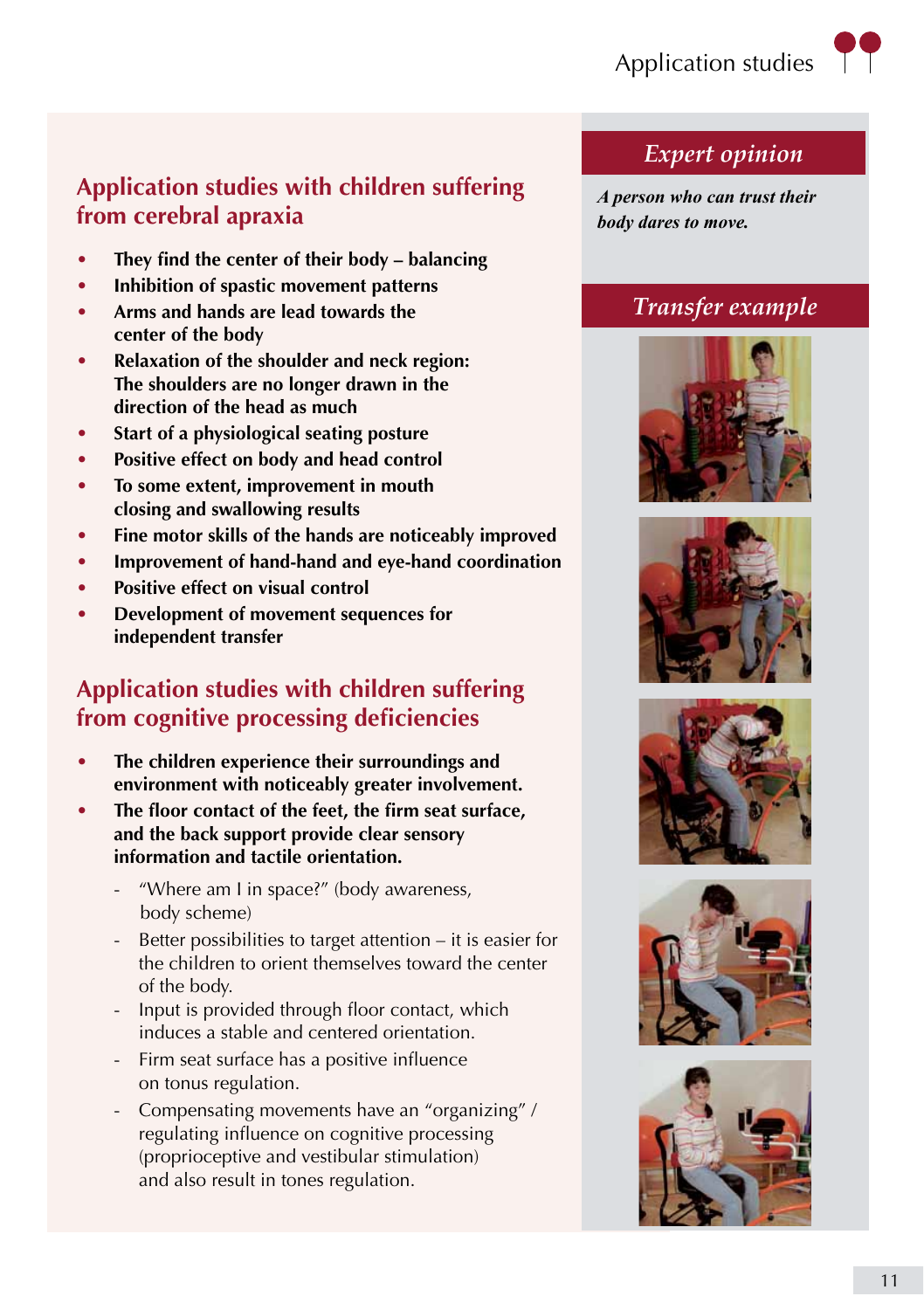

### *Expert opinion*

*If muscles work more actively, mental alertness increases, too*







# **Kai**

**Age: 41 years**

**Diagnosis: Mental disability, Significant hypotension in trunk and extremities, reduced drive**

### **Before being supplied with Thevo**SiiS P:

- Little floor contact with the feet, he sits with crossed legs most of the time
- Severely backwards tilted back, buttock slips forward on seat surface
- Thoracic spine severely kyphotic
- Super extended neck muscles (vulture head posture)
- Fine motor activities are done without power and very slowly

### **After being supplied:**

- Plane floor contact of the feet with proprioceptive input. Weight shifting induced by the open hip angle, pressure on lower extremities is increased
- Crossing the legs is inhibited by abducted sitting posture. Blood circulation in lower extremities improves
- The pelvis becomes more flexible due to the abduction. It straightens up easier. The iliac crest support helps maintaining the upright posture
- The tilted pelvis makes the spinal column regain its natural shape. Balancing the head is facilitated. Super extension is hampered
- Kai's visual field grows and his concentration improves
- He can move away from his desk into the room without assistance and thus can more actively participate in things going on around him
- His movements become freer. He continuously stretches and activates his muscle tone of his own accord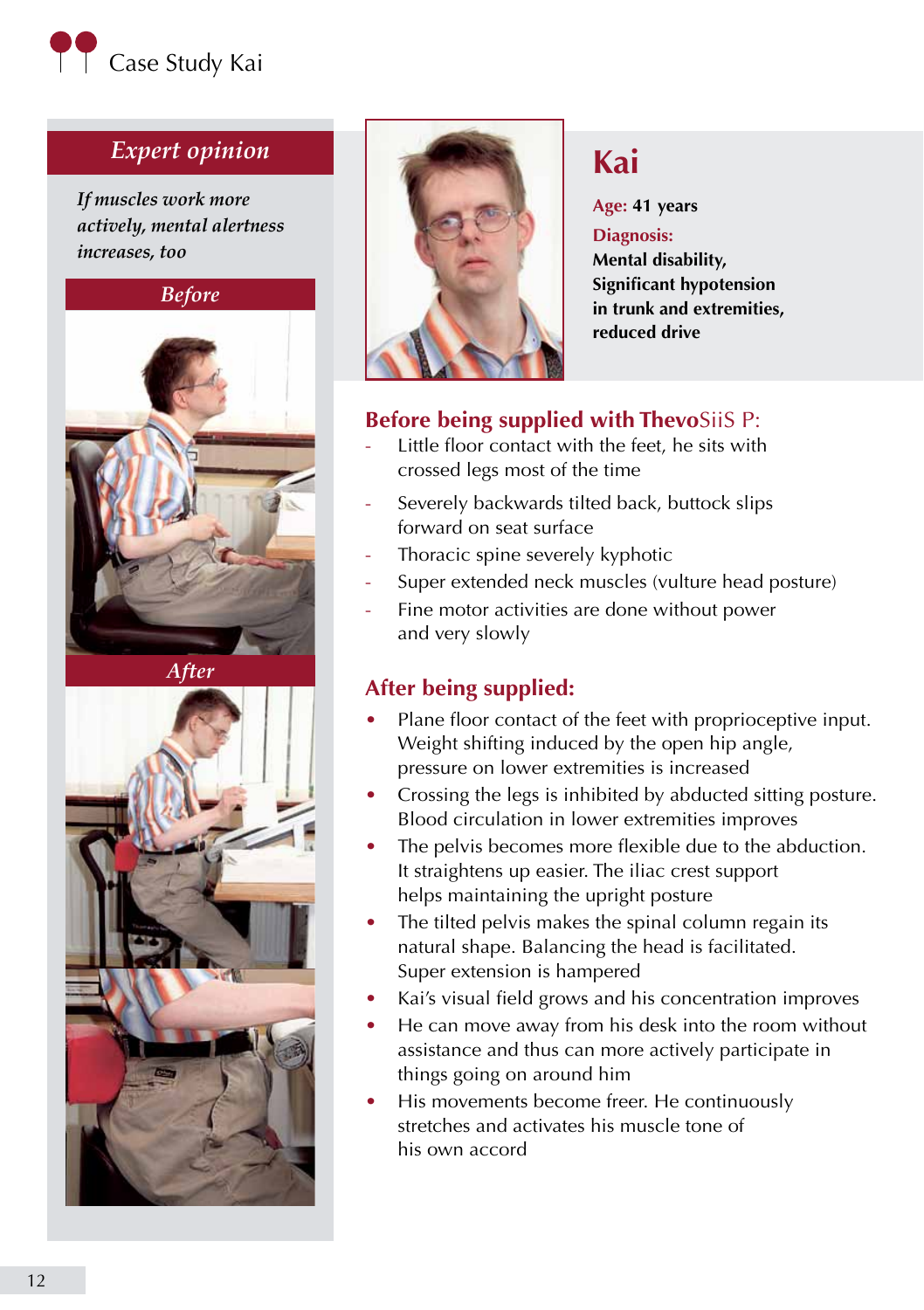**Age: 21 years Diagnosis: Down's Syndrome (trisomy 21)**



### **Before being supplied with Thevo**SiiS P:

- Andre rarely puts his feet plane on the floor; he consistently sits crossed-legged on the chair, which makes him lose trunk stability
- Stiff, rigid shoulder muscles, raised shoulders
- Super extended neck with hypotonic facial muscles results in insufficient mouth closing, the lower jaw is shifted forward

### **After being supplied:**

- Improved neck straightening results in better mouth closing
- Better floor contact of the feet and repeated stimulus given by the impulse sensors provide for better input about body borders
- Andre's shoulder muscles relax
- His fine motor skills are more fluent and differentiated
- The pelvis is straightened which reduces the round back





*Floor contact of the feet gives continuous information about the posture of joints and position of the body in space.*





### *Andre's workshop manager*

• *Compared to before, he considerably increased his pace of work*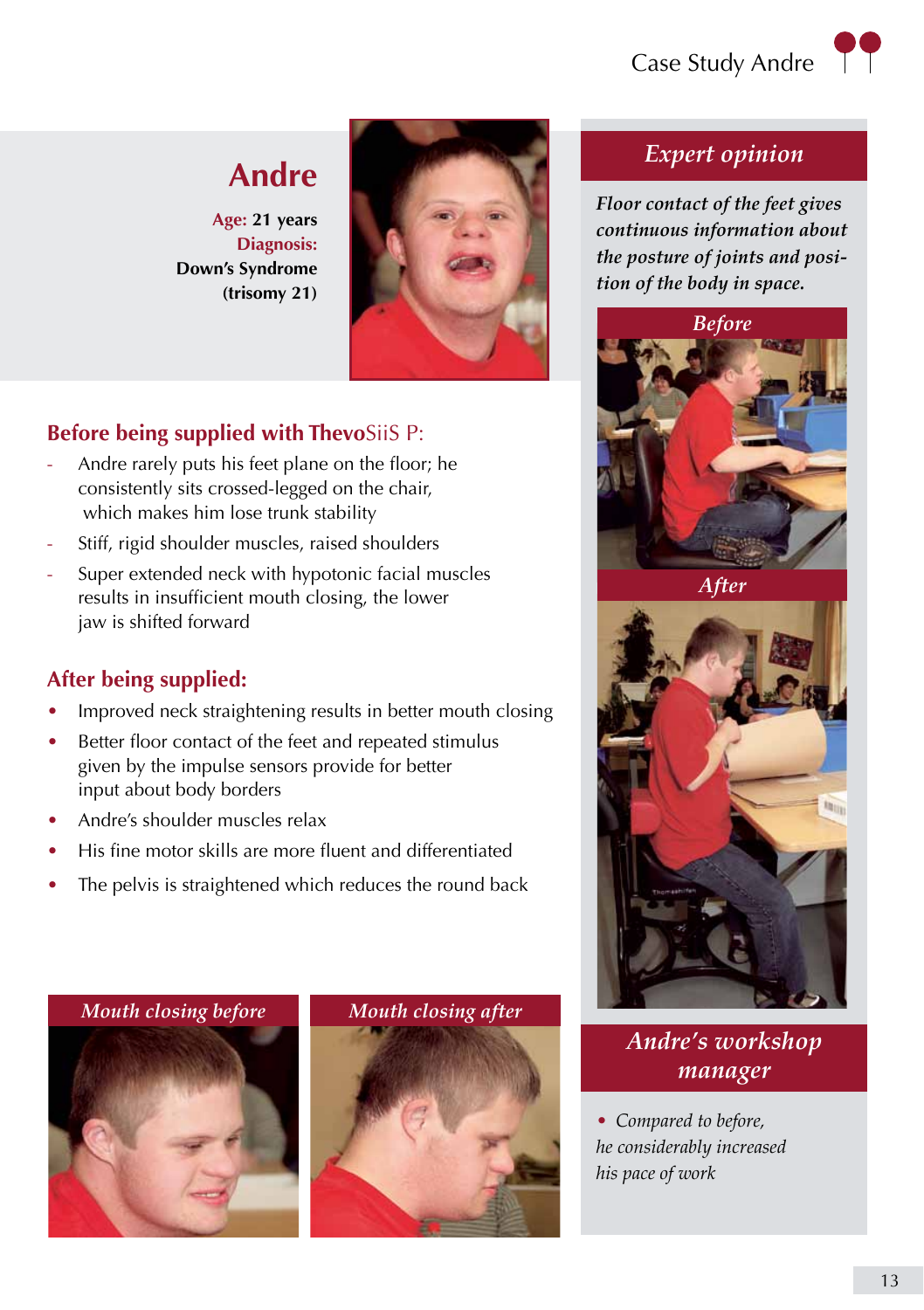### *Work situation*











### **Application study with mentally disabled adults:**

- **• An upright sitting posture promotes motivation in many cases**
- **• The often too low muscle tone in the trunk is regulates by straightening the pelvis; muscles are activated**
- **• The firm seat block gives clearer information over the seat surface**

### **Application experiences in promotion workshops:**

- **• Employees are less sleepy, even after longer periods of working**
- **• The radius of action grows. Employees become more mobile on the chair**
- **• Controlling hands and practical are facilitated by the open back and arm area**
- **• The firm seat surface has a positive influence on tone regulation**

### **Dosed application of the Thevo**SiiS **chair:**

- When sitting on the ThevoSiiS therapy chair muscles are approached different as if "sitting passively"
- Especially at the beginning, muscular tensions may absolutely occur, the person may even have aching muscles
- Initially, the chair shall only be used in short work/therapy sequences, so the person can take breaks
- By and by, it will become easier to keep the upright sitting posture
- **•** *ThevoSiiS literally is a "therapy chair", continuously supporting and challenging the abilities of the person.*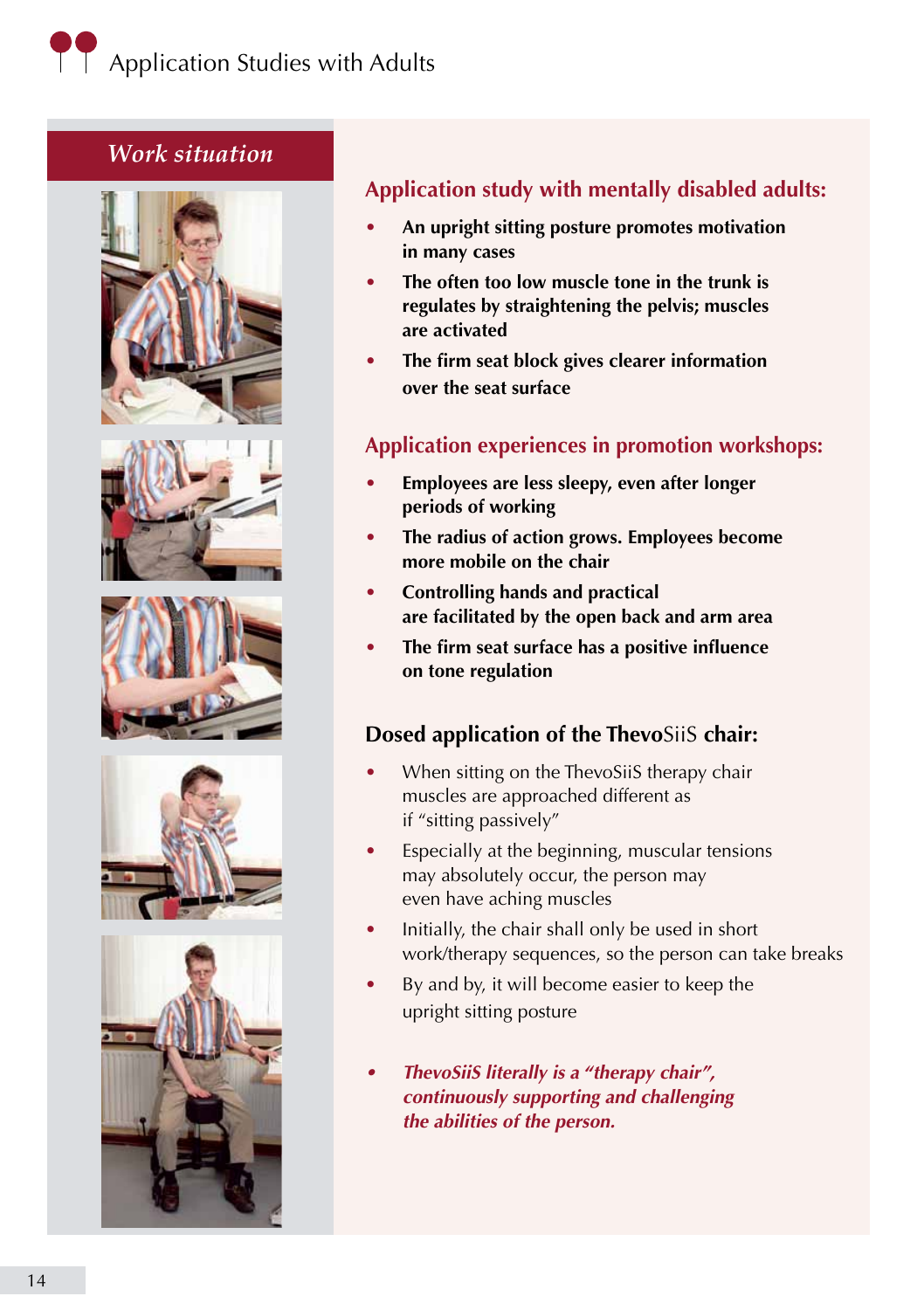# **Positioning recommendation for the Thevo**SiiS **Therapy Chair**

### **First step:**

The feet must always have firm contact with the floor .

### **Second step:**

Height adjustment – in order to accomplish the correct positioning of the knee and hip joints. The height of the seat has to be adjusted so that the person is standing with their feet on the floor. In practice, a knee angle and hip angle above 90° has proven itself and has resulted in good body straightening results.

### **Third step:**

Adjustment of the body straightening and orientation impulse using the small, firm iliac crest support. It is positioned at the lower iliac crest – often in direct contact with this region. This iliac crest element can be adjusted individually in height and depth, as described in the brochure.

### **Fourth step:**

Positioning the punctiform impulse generators: Each person reacts to individual stimulation points located between the lower part of the thoracic spine and below the shoulder blades.

### *Expert recommendation*



*Second step*





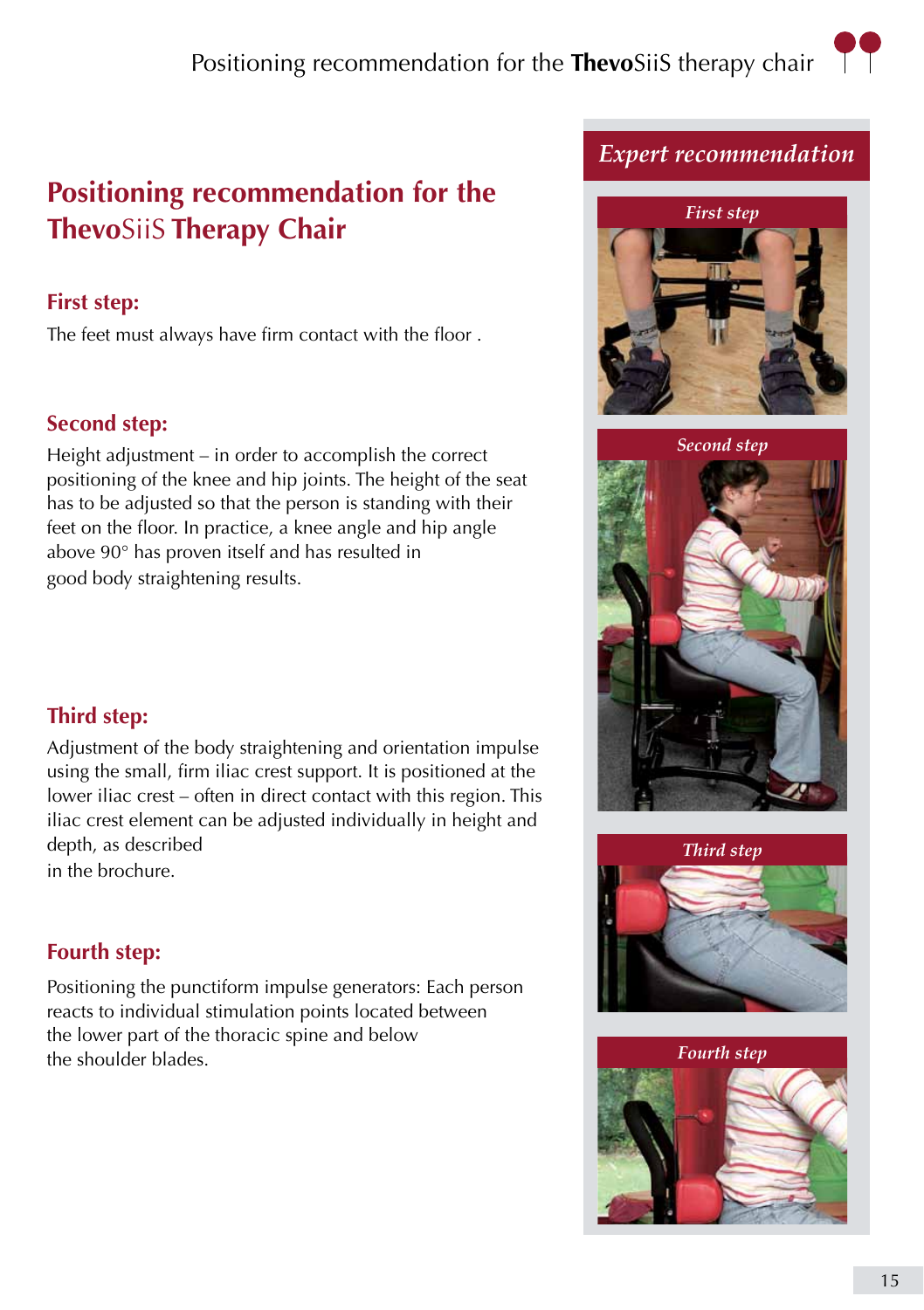# *Application examples*









### *Expert recommendation*

*In the long-term, the sitting posture on ThevoSiiS can prevent spinal column deformities and hip dysplasia.*

### **Thevo**SiiS **M**

- Optimally suited for the use in kindergarten
- Children are made accustomed to independent sitting very early
- Malpositions can be better corrected at young age
- The free arm and foot area promote autonomy

### **Thevo**SiiS **Size 1 + Size 2**

- Especially suitable for school kids
- Optimum position to work at the writing table

### **Thevo**SiiS P

- Wider seat surface for bigger persons
- Is often used in sheltered workshops or in neurological areas

### **Thevo**SiiS H

- Optimally suited for large adults
- Suitable for standing workplaces
- Malpositions can easier be corrected
- In particular, sitting ergonomically is supported
- The free arm and foot area promote autonomy

### **Thevo**SiiS S

- Especially suited for small children
- Optimum position to work at the writing table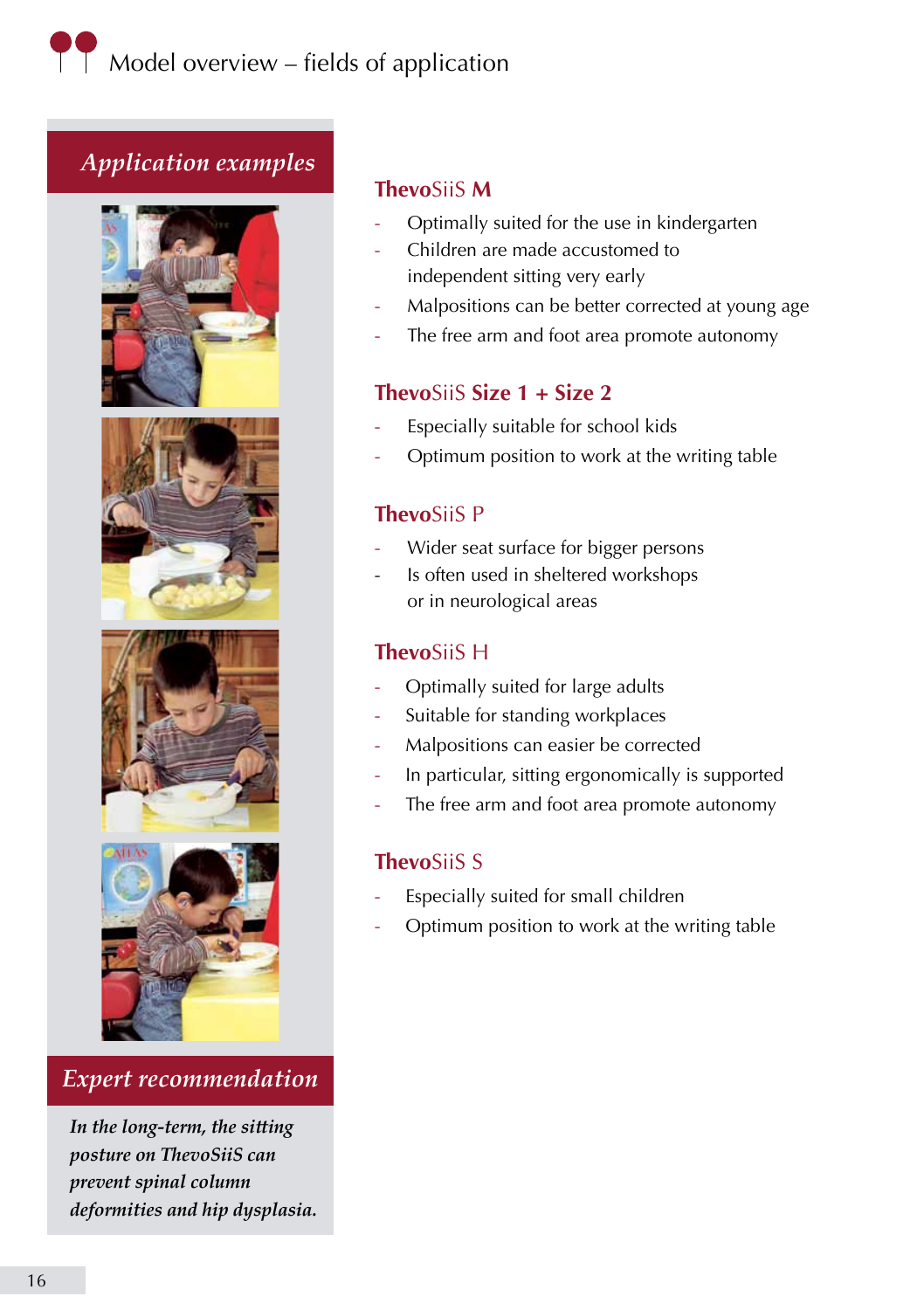

### **Thevo**SiiS M

| Seat height                                               | $32 - 40$ cm $/ 12.6 - 15.8$ "   |  |
|-----------------------------------------------------------|----------------------------------|--|
| * 5 cm / 2" thereof by moving the gas spring unit upwards |                                  |  |
| Seat width                                                | $15 \text{ cm} / 5.9$ "          |  |
| Height adjustment of impulse generators                   | 27,5 cm / 10.6"                  |  |
| <b>Iliac crest support</b> - height adjustment            | $8 \text{ cm} / 3.1$ "           |  |
| - depth adjustment                                        | $3.5 \text{ cm} / 1.4$ "         |  |
| <b>Total dimensions</b> (w $\times$ h $\times$ d)         | $54 \times 50 \times 68$ cm      |  |
|                                                           | $21.3 \times 34.6 \times 21.3$ " |  |
| Wheel size                                                | $10 \text{ cm} / 3.9$ "          |  |
| Wheel distance front                                      | 53 cm / 20.9"                    |  |
| Wheel distance rear                                       | 54 cm / 21.3"                    |  |
| Max. weight capacity                                      | $22 \text{ kg} / 49 \text{ lb}$  |  |
| Weight                                                    | 11 kg / 24 lb                    |  |
| <b>Body size</b>                                          | max. 125 cm / 49.2"              |  |

### *Model overview*





| <b>ThevoSiiS</b>                                  |                                                                      | Size 1                                                                                 |
|---------------------------------------------------|----------------------------------------------------------------------|----------------------------------------------------------------------------------------|
| Seat height                                       | * 5 cm / 2" thereof by moving the gas spring unit upwards            | 42 - 55 cm /16.5 - 21.7"                                                               |
| Seat width                                        |                                                                      | 19 cm / $7.5"$                                                                         |
|                                                   | Height adjustment of impulse generators                              | 18 cm / 7.1"                                                                           |
|                                                   | <b>Iliac crest support</b> - height adjustment<br>- depth adjustment | $8 \text{ cm} / 3.1$ "<br>$3.5$ cm $/ 1.4$ "                                           |
| <b>Total dimensions</b> (w $\times$ h $\times$ d) |                                                                      | <b>Size 1:</b> $54 \times 88 \times 54$ cm<br>Size 1: $21.3 \times 34.7 \times 21.3$ " |
| Push bar height                                   |                                                                      | 88 cm / 34.6"                                                                          |
| Wheel size                                        |                                                                      | $10 \text{ cm} / 3.9$ "                                                                |
| Wheel distance front                              |                                                                      | 53 cm / 20.9"                                                                          |
| Wheel distance rear                               |                                                                      | 54 cm / 21.3"                                                                          |
| Max. weight capacity                              |                                                                      | 50 kg / 110 lb                                                                         |
| Weight                                            |                                                                      | 13 kg / 29 lb                                                                          |
| <b>Body size</b>                                  |                                                                      | max. 135 cm / max. 53.1"                                                               |

### *ThevoSiiS Size 1*

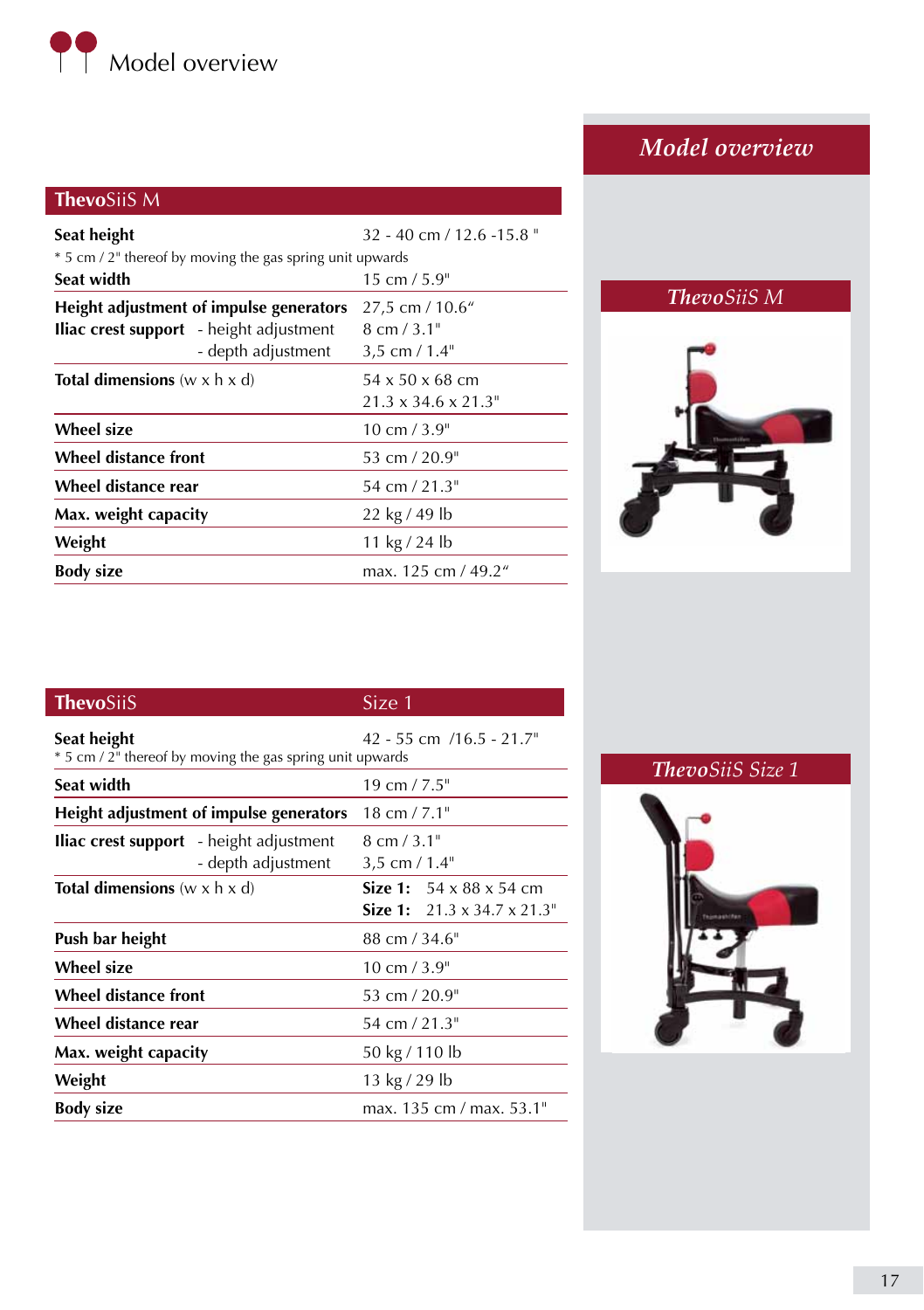

# *Model overview*



| <b>ThevoSiiS</b>                                                         | Size 2                                                     |
|--------------------------------------------------------------------------|------------------------------------------------------------|
| Seat height<br>* 5 cm / 2" thereof by moving the gas spring unit upwards | 42 - 55 cm / 16.5 - 21.7"                                  |
| Seat width                                                               | 19 cm $/ 7.5"$                                             |
| <b>Height adjustment of impulse generators</b> 18 cm $/7.1$ "            |                                                            |
| Iliac crest support                                                      |                                                            |
| - height adjustment                                                      | $8 \text{ cm} / 3.1$ "                                     |
| - depth adjustment                                                       | $3,5$ cm $/ 1.4$ "                                         |
| <b>Total dimensions</b> ( $w \times h \times d$ )                        | <b>Size 2:</b> 60 x 88 x 56 cm                             |
|                                                                          | <b>Size 2:</b> 23.6 $\times$ 34.7 $\times$ 22 <sup>"</sup> |
| Push bar height                                                          | 88 cm / 34.6"                                              |
| <b>Wheel size</b>                                                        | $10 \text{ cm} / 3.9$ "                                    |
| Wheel distance front                                                     | 58 cm / 22.8"                                              |
| Wheel distance rear                                                      | 55 cm /21.7"                                               |
| Max. weight capacity                                                     | 120 kg / 265 lb                                            |
| Weight                                                                   | 14 kg / 31 lb                                              |
| <b>Body size</b>                                                         | ab 130 cm / from 53.1"                                     |

| <b>ThevoSiiS P</b> |  |
|--------------------|--|
|                    |  |

| $49 - 68$ cm $/ 19.3 - 26.8$ "<br>Seat height<br>* 5 cm / 2" thereof by moving the gas spring unit upwards |  |
|------------------------------------------------------------------------------------------------------------|--|
| Seat width<br>$22 \text{ cm} / 8.7$ "                                                                      |  |
| Impulse generators - height adjustment<br>18 cm $/ 7.1$ "                                                  |  |
| lliac crest support                                                                                        |  |
| - Height adjustment 8 cm / 3.1"                                                                            |  |
| - Depth adjustment $3.5 \text{ cm} / 1.4$ "                                                                |  |
| <b>Total dimensions</b> ( $w \times h \times d$ )<br>$60 \times 88 \times 56$ cm                           |  |
| $23.6 \times 34.4 \times 22$ "                                                                             |  |
| Push bar height<br>88 cm / 34.6"                                                                           |  |
| <b>Wheel size</b><br>$10 \text{ cm} / 3.9$ "                                                               |  |
| Wheel distance front<br>58 cm / 22.8"                                                                      |  |
| Wheel distance rear<br>55 cm / 21.7"                                                                       |  |
| 120 kg / 265 lb<br>Max. weight capacity                                                                    |  |
| Weight<br>14 kg / 31 lb                                                                                    |  |
| from 140 cm / from 55.1"<br>Body size                                                                      |  |

### *ThevoSiiS P*

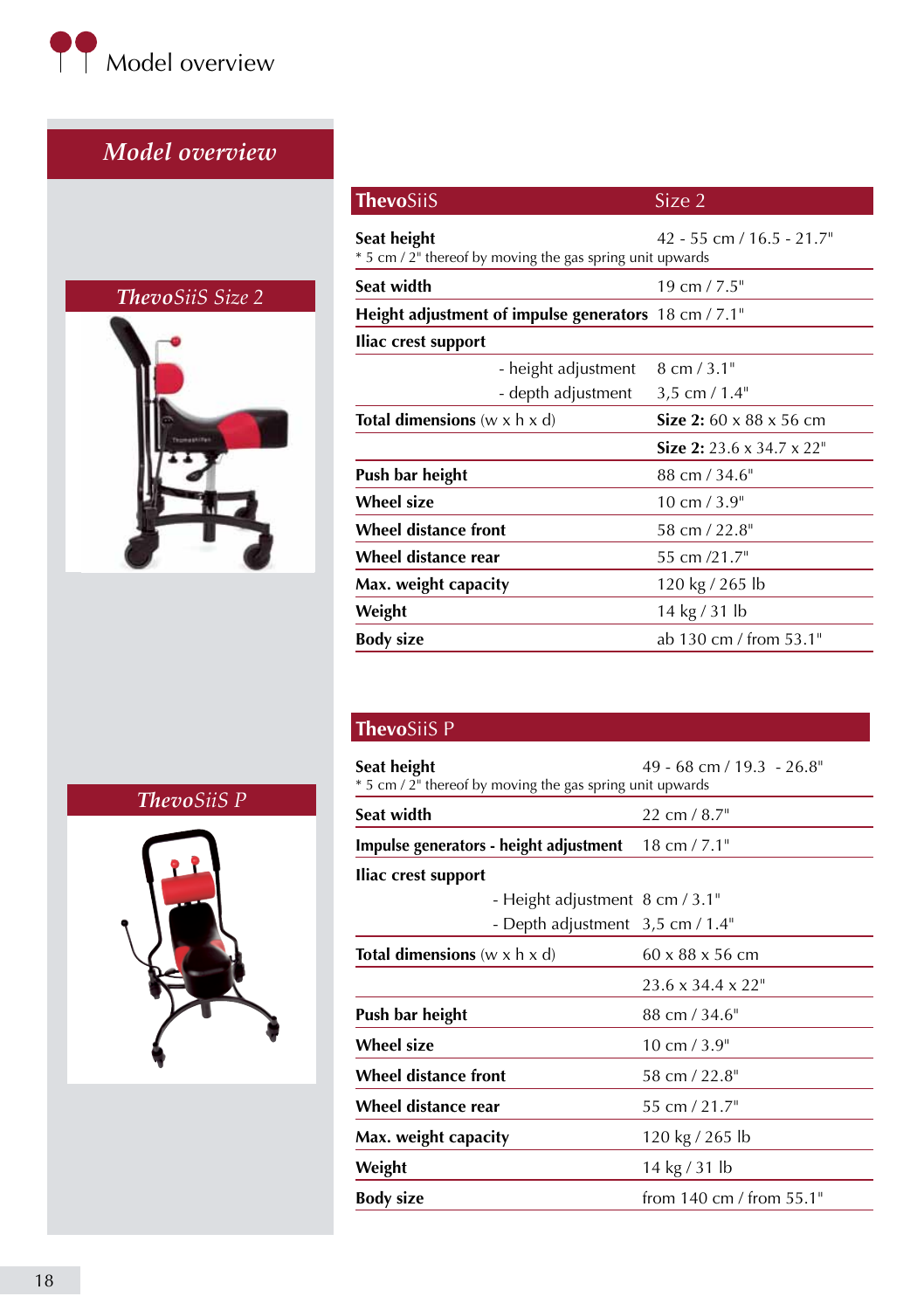### **Thevo**SiiS H

| Seat height                                               |                                               | $53 - 80$ cm $/ 20.9 - 31.5$ " |  |
|-----------------------------------------------------------|-----------------------------------------------|--------------------------------|--|
| * 5 cm / 2" thereof by moving the gas spring unit upwards |                                               |                                |  |
| Seat width                                                |                                               | 19 cm $/ 7.5$ "                |  |
|                                                           | <b>Impulse generators</b> - height adjustment | $27.5$ cm $/ 10.8$ "           |  |
|                                                           | - depth adjustment                            | $3.5$ cm $/ 1.4$ "             |  |
| Iliac crest support                                       | - height adjustment                           | $8 \text{ cm} / 3.1$ "         |  |
|                                                           | - depth adjustment                            | $3,5$ cm $/ 1.4$ "             |  |
| Push bar height                                           |                                               | 88 cm / 34.7"                  |  |
| <b>Total dimensions</b> (w $\times$ h $\times$ d)         |                                               | $60 \times 88 \times 56$ cm    |  |
|                                                           |                                               | $23.6 \times 34.7 \times 22$ " |  |
| Wheel size                                                |                                               | $10 \text{ cm} / 3.9$ "        |  |
| Wheel distance front                                      |                                               | 58 cm / 22.8"                  |  |
| Wheel distance rear                                       |                                               | 55 cm / 21.7"                  |  |
| Max. weight capacity                                      |                                               | 120 kg / 265 lb                |  |
| Weight                                                    |                                               | 15 kg / 33 lb                  |  |
| <b>Body size</b>                                          |                                               | from 145 cm / 57.1" on         |  |

### *ThevoSiiS H*

*Model overview*



### **Thevo**SiiS S

| Seat height<br>* 5 cm / 2" thereof by moving the gas spring unit upwards | 42 - 55 cm / 12.6 - 15.8"      |
|--------------------------------------------------------------------------|--------------------------------|
| Seat width                                                               | $16 \text{ cm} / 6.3$ "        |
| Height adjustment                                                        |                                |
| of impulse generators                                                    | $18 \text{ cm} / 7.1$ "        |
| lliac crest support                                                      |                                |
| - height adjustment                                                      | $8 \text{ cm} / 3.2$ "         |
| - depth adjustment                                                       | $3,5$ cm $/ 1.4$ "             |
| <b>Total dimensions</b> (w x h x d)                                      | $60 \times 88 \times 56$ cm    |
|                                                                          | $23.6 \times 34.7 \times 22$ " |
| Push bar height                                                          | 88 cm / 34.7"                  |
| <b>Wheel size</b>                                                        | $10 \text{ cm} / 3.9$ "        |
| <b>Wheel distance front</b>                                              | 58 cm / 22.8"                  |
| Wheel distance rear                                                      | 55 cm / 21.7"                  |
| Max. weight capacity                                                     | 120 kg / 265 lb                |
| Weight                                                                   | 14 kg / 31 lb                  |
| <b>Body size</b>                                                         | from 135 cm / 53.2" on         |

### *ThevoSiiS S*

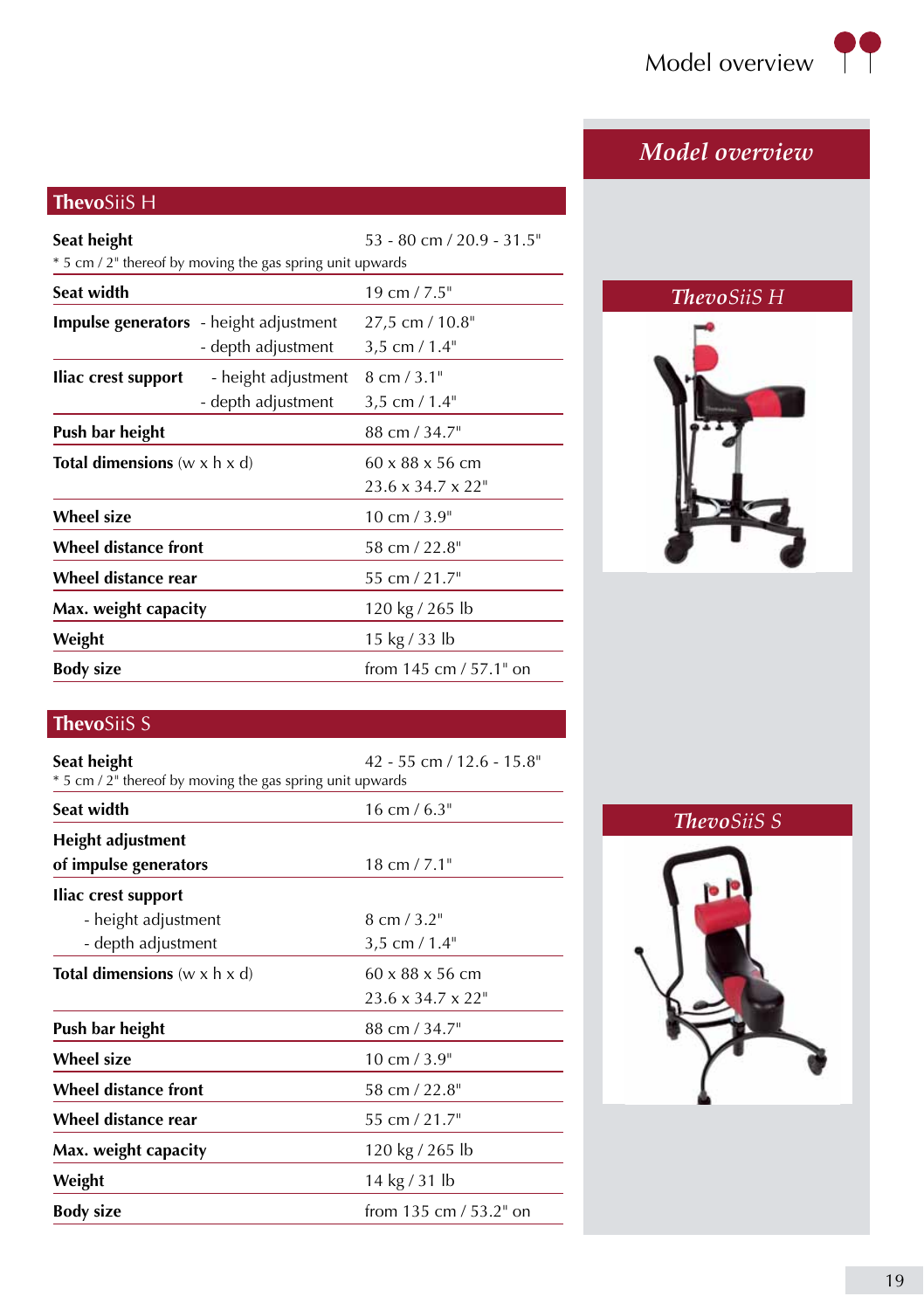# **Thevo**SiiS Expert opinion on the evidence of therapeutic advantages

### **Dr. med. Walter Kemlein Doctor for Orthopaedics**

**Hof Pries 18, Kinderorthopädie, 24159, Kiel - Pries, Germany Child orthopaedics, Manual medicine on children, Physical therapy, Sports medicine**

### **Tested object: Therapy Chair "SiiS" of the company Thomashilfen**

- **• therapists of the wards 'occupational therapy' and 'physiotherapy' at the residential school for the physically disabled of the Hellen Keller School in Damp, Germany**
- **• nursing staff of the residential school**
- **• educationalists for special needs and**
- **• pupils of the school**

### **Test duration and execution:**

Over a period of five years, the innovative therapy chair was tested, checked, and improved in its several components in the areas 'occupational therapy', 'physiotherapy', and during the school lessons. Thus, therapeutic as well as pedagogic, and orthopaedic-medical considerations entered the design and utilisation of the chair. When the chair went into serial production by the company Thomashilfen, children with various dysfunctions in the field of sensorimotor control could be supplied with the "SiiS". The children themselves as well as therapists and pedagogues experienced a fundamental change in the children's posture, cognition, vigilance, and efficiency of therapeutic measures.

The chair has been tested by children with spastic hemiparesis and tetraparesis, hypotonic and dystonic cerebral apraxia, perception disorders, concentration disorders, and severely to very severely multi disabled children.

The prerequisite for an expedient use of the chair is that the child is able to control their head and stabilise their trunk in the vertical - at least for a short period of time.

### **Efficiency:**

The chair stands out from other systems by the fact that it does not need any other restraint systems and redressement pelottes when correctly adjusted. When the children are growing, the individual height adjustment and the facile adaptation of the support in the lumbar sacral transition area are each easy to be readjusted. The innovative ball-shaped reminder points are also easily and individually adjustable, whereby the therapist can quickly reposition the support chair to changes in height, ability, and therapeutic circumstances. A handbrake which can be operated by the children themselves provides for an independent change of the position during therapeutic situations and in school on one hand. On the other hand, the detachable handbrake guarantees a reliable blocking of the therapeutic seat. The handy and stable push bar can easily be detached during therapy. When mounted, it is a safe support for the children to get onto the seat. The firm seat ensures a stable supportive surface and is for most children suitable without changes in the tested size and delivered shape. However, eventually necessary modifications of the core seat are possible without much time and effort.

The therapy seat needs little space whilst being transported between two places because of its easy handling and the possibility to detach single parts.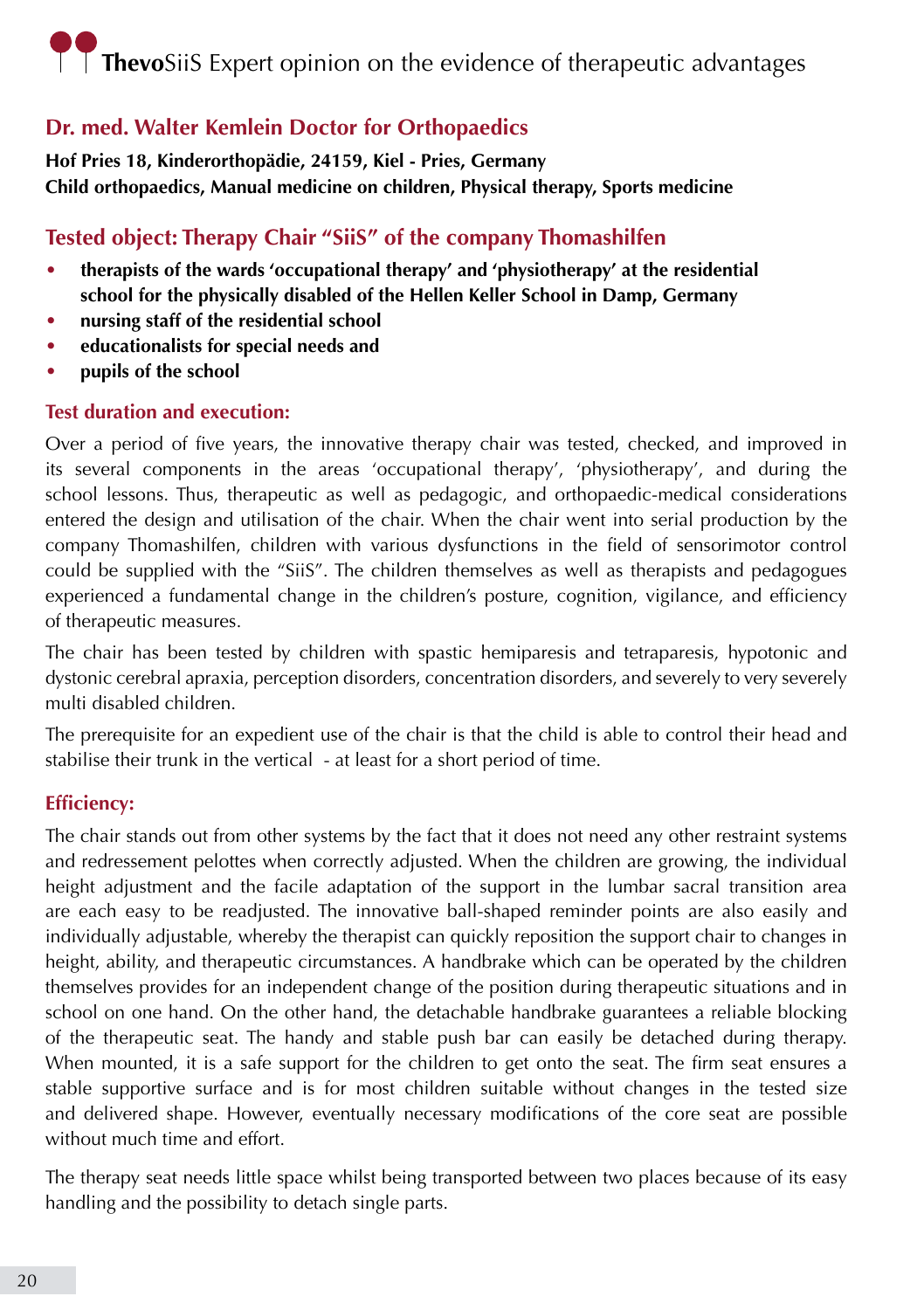

### **Therapeutic advantages:**

The chair was developed during therapeutic situations and therefore primarily is a therapeutic device. Through abduction of legs and plantigrade position of the feet an optimal proprioceptive control is given. This was shown by an improvement of body control and upright posture of all children. The stimulation points, which are easily adjustable in height and in prominence, support the straightening of the trunk. They also help therapists e.g. to work with a child's upper extremity without having to facilitate the straightening of the body with one hand over and over again.

Through the active body straightening from the pelvis to the back of the head, a tension improvement also of the ventral trunk muscles, the hyoid muscles, and the perioral muscles is achieved. Thus, an increased saliva is positively influenced and in the area of speech therapy the speech initiation is promoted. During tests at school the seat's positive influence on concentration abilities, and amazingly also on the agitation, became noticeable. The initial position achieved with the help of the seat makes work on a higher motor level during physiotherapy possible. Preparing therapeutic stimulations and constant position corrections are mostly not necessary any longer. The chair's construction supports - dependent on the child's personal capacities – an independent assistance during transfers thanks to the push bar, the rotating seat unit, and the smooth surface. Besides other aspects, this leads to a high acceptance of the SiiS among children. Other aspects are easy handling without pelottes, belts, and velcro. Due to an incomplex adjustable height via pneumatic spring and a flexible support of the loin and pelvis area, a "growing along" of the SiiS is possible without additional costs over a long period of time. Various adjustment settings take easy care of changes in joint mobility of the lower extremity. The possibility to support the body by hand between the thighs gives a feeling of safety and also helps with balancing arm activities. Children with spastic palsies noticeably develop a more frequent utilisation of their upper extremities plus a reduction of pathological muscle tension through improved postural control.

After loosening the ergonomically well-fitted brake, children have the opportunity to reach a reciprocal self-determined mobility.

### **Reliability:**

Already during development a lot of attention was paid to the stability of the chair. This was reached through the base frame width and the relatively low centre of gravity. The detachable brake also supports stability, but also offers a hassle-free change of location after loosening. The surface is sturdy, washable, sanitisable, and, if needed, removable without any problems.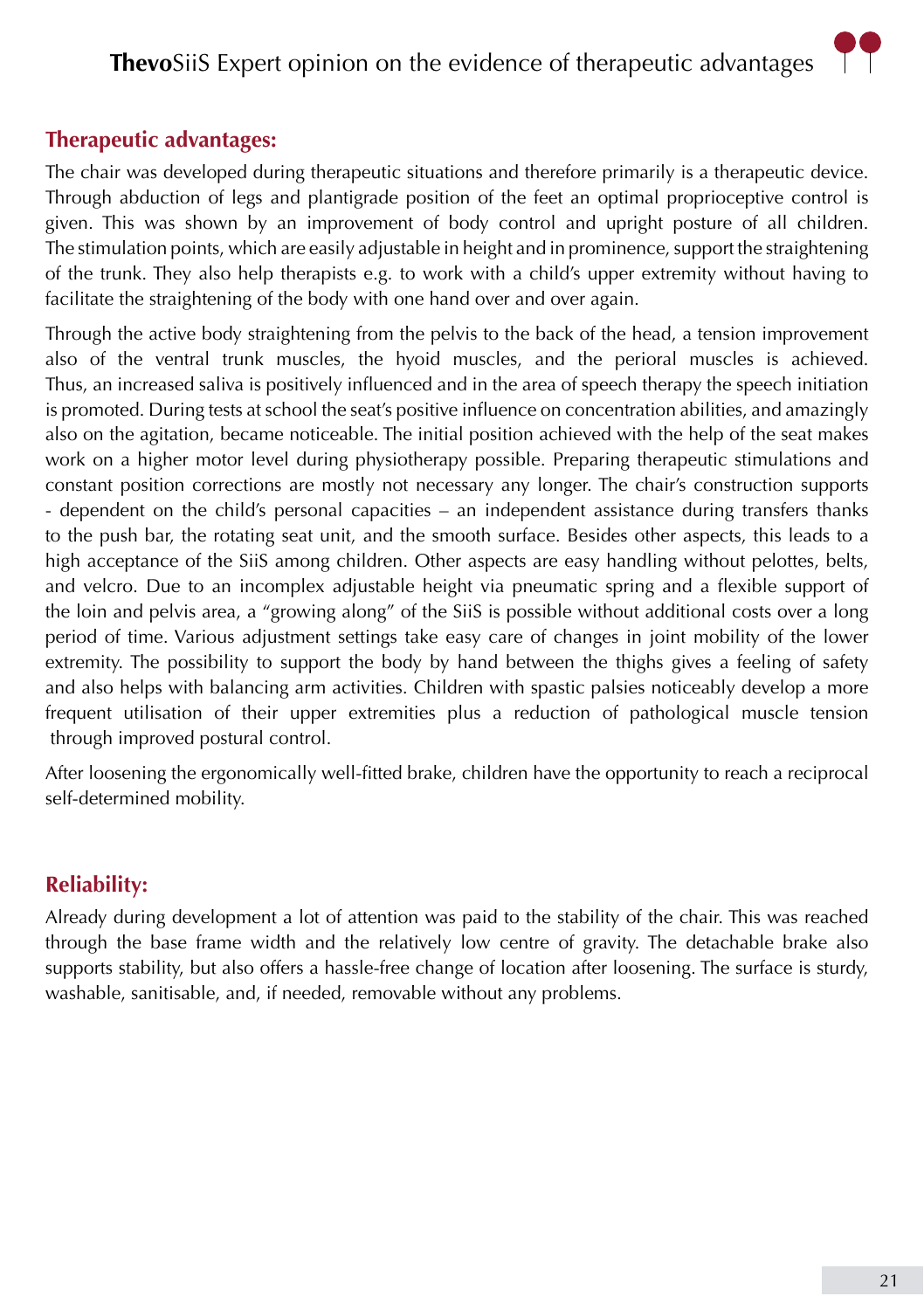## **Thevo**SiiS Expert opinion on the evidence of therapeutic advantages



### **Functionality / handling:**

The "seat with integrated impulse sensor technology" is characterised by its many-sided therapeutic availability, easy handling, gratuitous possibility of "growing" with the child, plus multifunctional individual adjustability. The fact that the seat was developed during occupational therapy everyday life is in every respect also the reason for the handy design and technology of the SiiS. Implementation in physiotherapeutic everyday life, in occupational and speech therapy, also in school, and homely surroundings is of great use for patients with sensorimotor dysfunctions. Indoor transportation is easy due to wheels. Transportation inside a car is possible without trouble thanks to the facile construction. The size of the space-saving seat can be reduced by everyone with the help of a provided allen wrench as the brakes and the holding frame are detachable.

### **Conclusion:**

**SiiS is a therapy device of surprising convenience and excellent functionality. Its versatility makes utilisation in many different therapeutic situations possible. It allows children with various, even severe disabilities a change in their body cognition and posture control by influencing their tension. High acceptance of the chair contributes to an improvement of existential orientation, vigilance, and willingness to achieve therapeutic measures. The seat will make certain treatments unnecessary. It is surprising that this concept has not been developed earlier. Medical indications range from all kinds of sensorimotor dysfunctions like cerebral paresis with spastic agitation disorders to hypotonic dysregulations, perception disorders, as well as concentration disorders.**

*Dr. med. Walter Kemlein,*  **Orthopaedist / Child orthopaedics**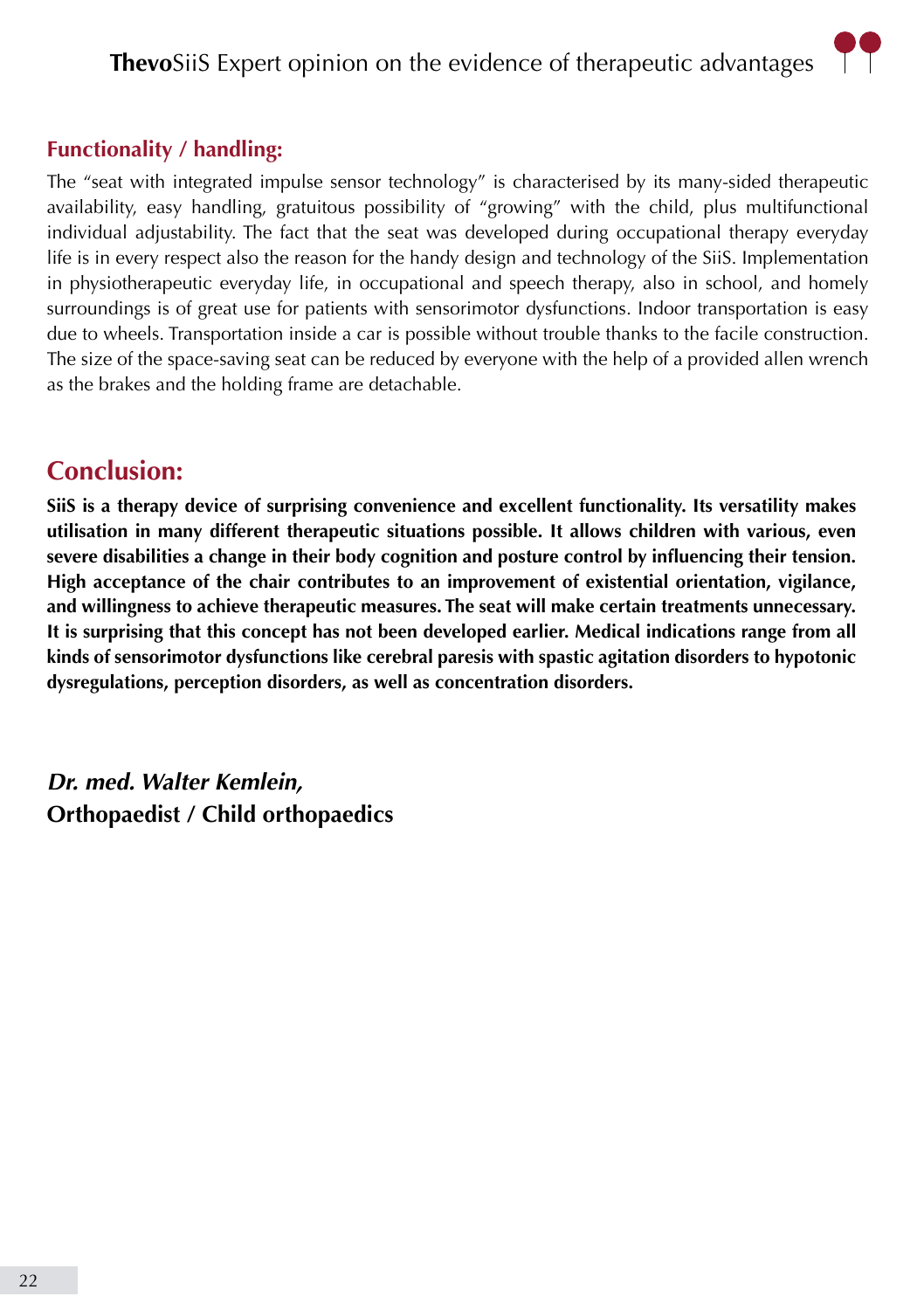

Walkmühlenstraße 1 27432 Bremervörde Germany

### **Chair and concept development:**

by Elsbeth Jensen, occupational therapist in Damp

### **Scientific consultation by**



Stader Straße 8 27432 Bremervörde Germany www.igap.de

### **We would like to thank:**

the Helen-Keller School in Damp, the KITA Hirtenweg in Hamburg and the Holländerhof in Flensburg for the friendly support and help.